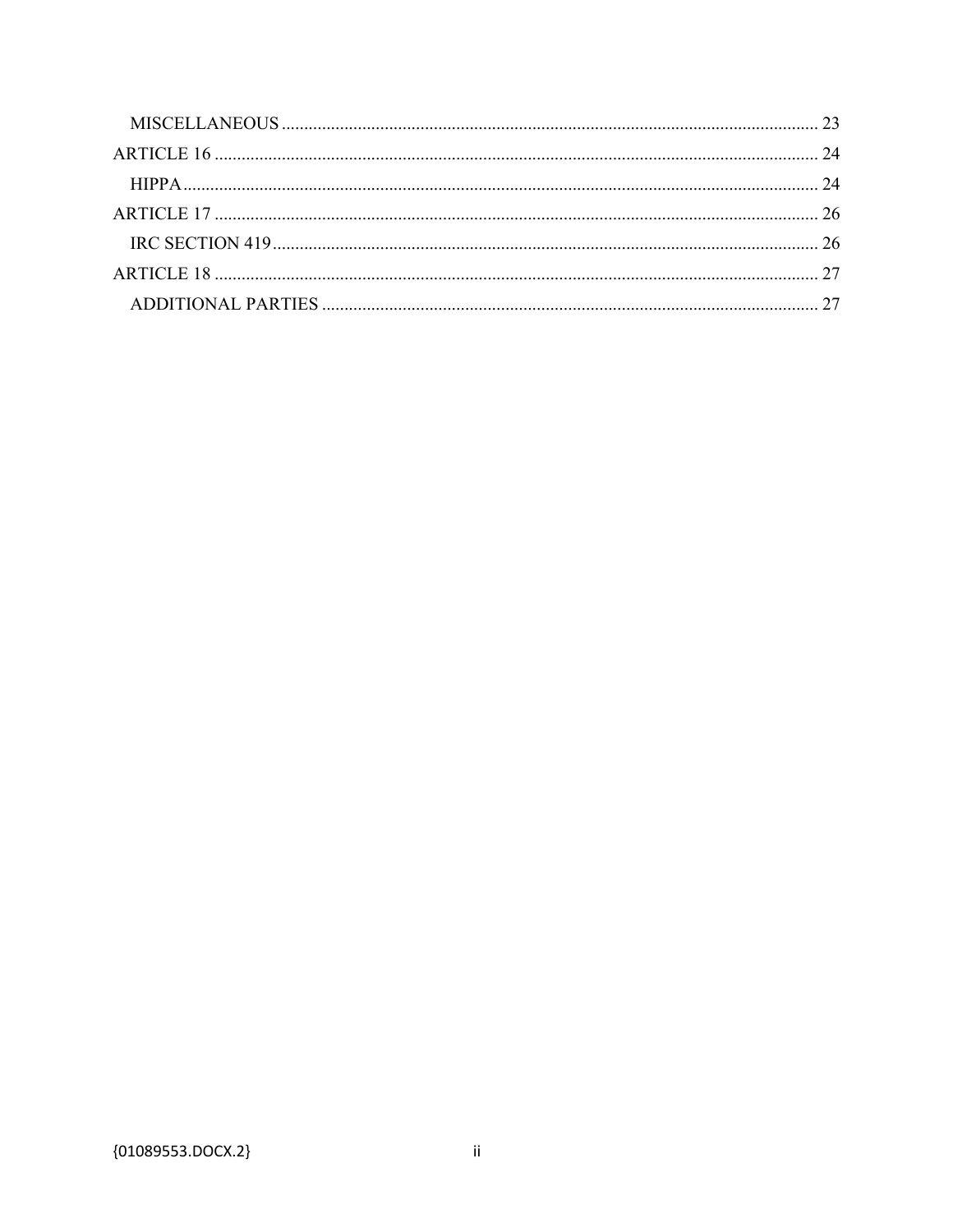

# **AMENDED AND RESTATED AGREEMENT AND DECLARATION OF TRUST OF THE PRODUCERS' HEALTH BENEFITS PLAN**

This Agreement and Declaration of Trust of the Producers' Health Benefits Plan (herein the "Plan" or "PHBP") originally made and entered into the 1st day of January, 2001 (under the name "AICP Health Benefits Fund"), as Amended and Restated as of September 29, 2015, November 29, 2018 and January 1, 2020 is further Amended and Restated effective January 1, 2022 by the undersigned Trustees.

# **WITNESSETH THAT:**

**WHEREAS**, the Employers as Production Company members of the AICP have previously established for the benefit of their eligible Employees a voluntary employees' beneficiary association for the payment on a fully insured basis of certain specified health and welfare benefits for such Employees who elect to participate in the Plan; and

**WHEREAS**, the Plan to which this Trust relates provides that the Plan benefits will be paid from insurance purchased with the funds deposited in this Trust; and

**WHEREAS**, the Employers and the AICP, to effect the Plan and to provide for the investment, management and distribution of funds held in Trust, wish to establish this Trust, as hereinafter provided; and

**WHEREAS**, the Employer intends that this Trust, and the Plan to which this Trust relates, shall qualify under Section  $501(c)(9)$  of the Internal Revenue Code of 1986, as amended and the applicable provisions of the Employee Retirement Income Security Act of 1974, as amended, as a fully insured employee welfare benefit plan.

**NOW, THEREFORE**, the Trustees do hereby declare as follows:

## **ARTICLE 1**

## **DEFINITIONS**

1.1 The term "AICP" means the Association of Independent Commercial Producers, Inc., a not-for-profit trade association organized under the New York Not-For-Profit Law and qualified Section 501 (c)(6) of the Code.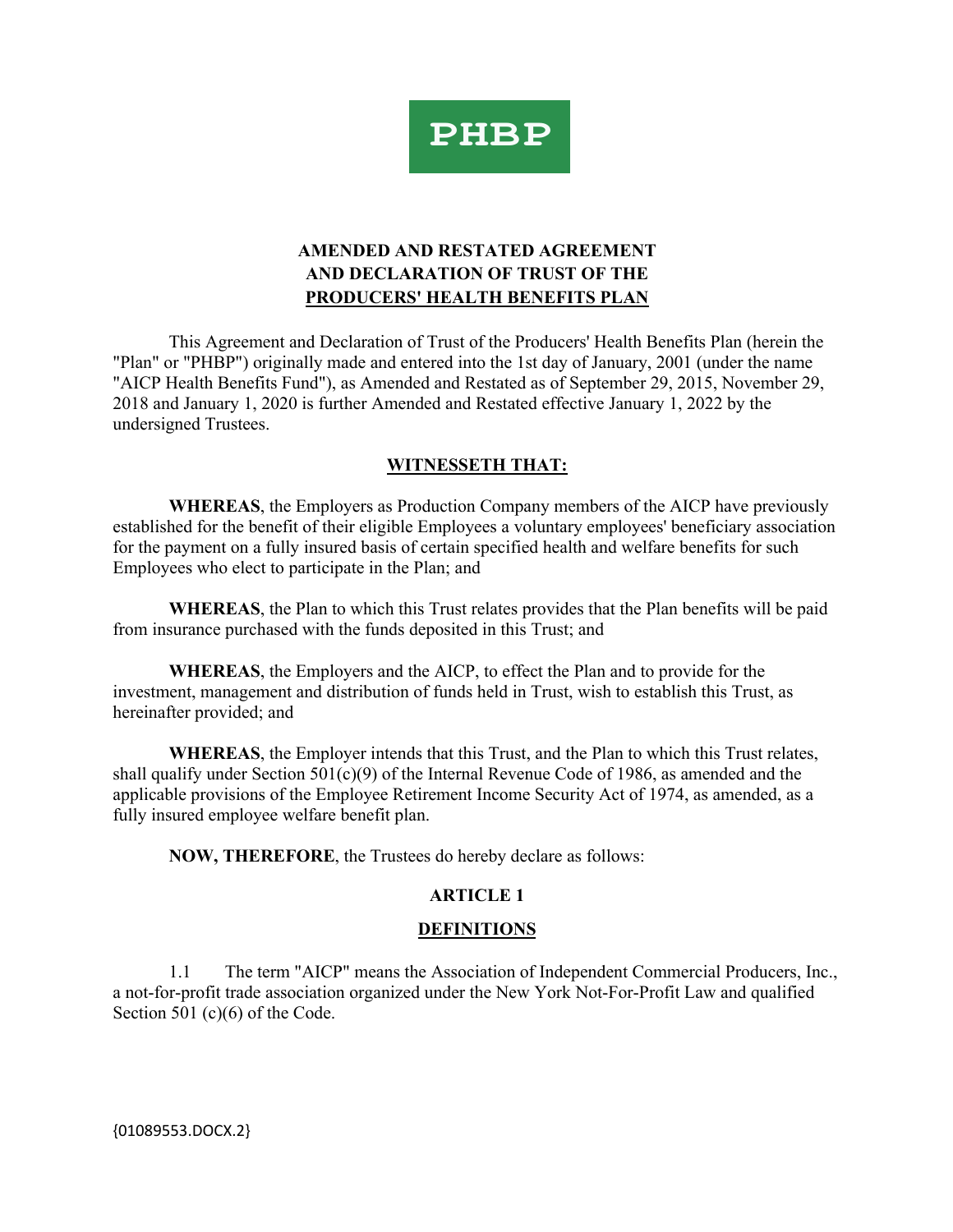1.2 The term "Beneficiary" means a person designated by a Participant or by the Plan of Benefits, such as a dependent or family member of a Participant who is or may become entitled to receive a benefit from the Plan as specified in the Plan.

1.3 The term "Benefits" means the coverage set forth in the Plan.

1.4 The term "Code" means the Internal Revenue Code 1986 as amended.

1.5 The term "Covered Employee" means an Employee who has satisfied the eligibility requirements of the Plan and is a "Covered Employee" as described in the Plan.

1.6 The term "Effective Date" means February 1, 2008 with respect to the initial insured Plan of Benefits.

1.7 (i) The term "Employee" means: (A) an "employee" as defined in Section 3 (6) of ERISA who is a common law employee in relation to an Employer or Employers, employed in the following categories of employment ("Covered Categories") as the Trustees by resolution elect to cover under the Plan of Benefits and who (B) is not covered by another group health plan in which the Employer participates including a plan established by a collectively bargaining agreement to which the Employer is a party or signatory.

(ii) Covered Categories are:

## **Staff Employee Categories are:**

Staff' Employee means a permanent, common law employee of the Participating Employer hired for an indefinite period of employment (i.e. not on a freelance, project by project, or temporary basis), who is normally and regularly scheduled to work at least 30 hours per week.

## **Freelance Employee Categories**

For all Participating Employers, the following core freelance job titles are considered PHBP Covered Categories:

- Producer
- Production Manager
- Production Supervisor
- Production Coordinator
- Bidder
- Production Assistant
- Covid Compliance Manager
- Covid Compliance Coordinator
- Covid Compliance Assistant

With respect to all Covered Categories, where the core job title is followed or preceded by, a modifier (e.g. adjective, prefix, suffix or descriptive term) except "post" (meaning post-production) which is included as part of the core job title, the Plan treats the modifier only as a general descriptive term which does not change the coverage requirement of the core job title nor does the

{01089553.DOCX.2} 2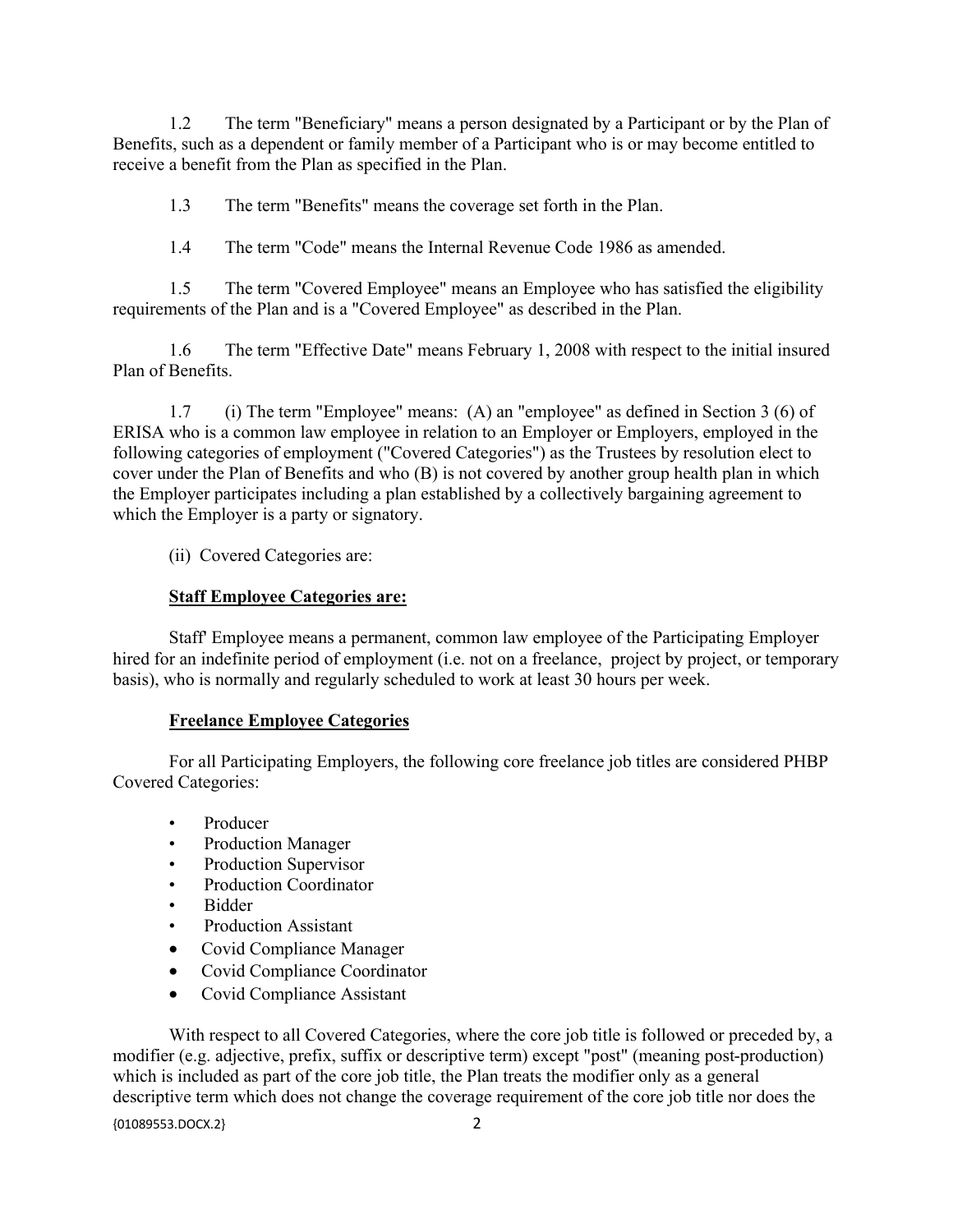Plan treat the modified core title as a different, non-covered job category. For example, the core job title of Producer when combined with a modifier such as Associate, Assistant, CG, Digital, Interactive, VR etc. remains the Covered Category of "Producer".

Freelance employment means work in a covered category for one or more contributing employers on a commercial production-by-commercial production basis with no single commercial project exceeding six (6) months in duration.

(iii) The following categories of individuals are not eligible for participation in, or to receive Plan Benefits under, the Plan: (A) independent contractors; (B) sole proprietors, partners, corporate officers and their spouses who do not qualify for coverage as Employees under applicable law. No officer, employee, shareholder employee or highly compensated employee shall be entitled to receive any benefit or benefits that are disproportionate in relation to benefits which other employees covered by the Plan are eligible to receive.

(iv) Membership in the Plan by any employee shall be voluntary within the meaning of regulations adopted under Code Section 501 (c) (9). Execution of a participation agreement obligating the Employer to make contributions to the Trust Fund on behalf of Employees as required by the Trustees as a condition of participation and coverage, shall be voluntary.

1.8 The term "ERISA" means the Employee Retirement Income Security Act of 1974, as amended.

1.9 The term "employer" means (i) a "production (including post-production and commercial music) company" (also sometimes referred to as a "Producer") general member in good standing, of the AICP as defined in its then current By-Laws; who

 $(ii)$  Is an "employer" as defined in Section 3(5) of ERISA; and

(iii) Employs Employees on a freelance (i.e. production by production basis) and staff basis as defined in Section 1.7 (ii) as a production company that produces productions within the scope of its general membership in the AICP under the AICP Bylaws (herein "Covered Productions").

1.10 The term "Fiduciary" means the following persons or entities are designated as the "Named Fiduciaries" with respect to this Trust, and the Plan to which it relates, and the fiduciary duties of each are set forth and limited to the responsibilities set forth herein and in said Plan, as provided in Section 402(a) of ERISA: The undersigned Trustees, and their successors, are the "Named Fiduciary" for the purposes of review of denied claims under Section 503 of ERISA.

1.11 The term "Plan" means the Trust Fund the Plan of Benefits established and maintained for the purposes of providing benefits consistent with Section 501  $(c)(9)$  of the Code, ERISA and administered by the Trustees in accordance with ERISA, this Trust Agreement and any amendments thereto.

1.12 The term "Plan Administrator" as used in Section 3(16)(A) of ERISA subject to Article 4 hereof shall mean the Board of Trustees.

{01089553.DOCX.2} 3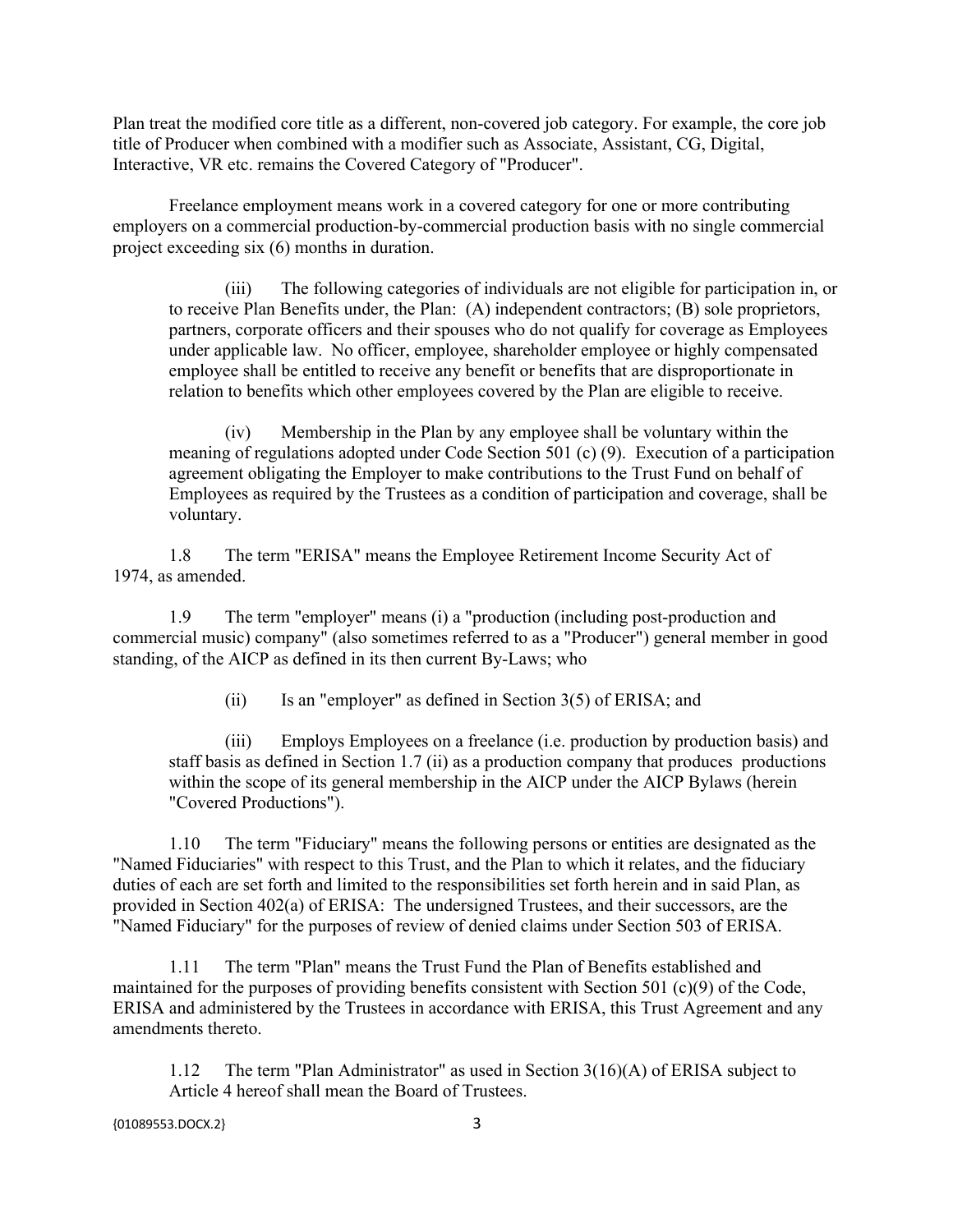1.13 The term "Insurer" means the insurance company or companies with which the Trustees contract to insure the benefits provided by the Plan of Benefits.

1.14 The term "Participant" means any Covered Employee or former Covered Employee of an Employer who is or may become eligible to receive any benefit of any type by the Plan in accordance with the eligibility criteria as set forth in the Plan Documents or, where the Plan of Benefits so provides whose Beneficiaries may be eligible to receive any such benefit.

1.15 The term "Employer" or "Participating Employer" means:

(i) Consistent with applicable law including the Code and ERISA, such employer, within the meaning of Section 3(5) of ERISA, that that the Trustees determine may become a Participating Employer; and

(ii) Executes a participation agreement in which it agrees to participate in and contribute to this Plan and such rates, terms and conditions therein as the Trustees may establish from time to time and agrees to be bound by this Trust Agreement. In such Participation Agreement(s) the Participating Employer is sometimes referred to as the "Producer" or the "Contributing Employer". The AICP is not a sponsor of the Plan within the meaning of ERISA. The AICP shall have no rights with respect to the election or removal of Trustees nor any voice or vote in the governance or administration of the Plan, the Trust or the Plan of Benefits under this Trust Agreement.

1.16 The term "Plan Administrator" means the Board of Trustees.

1.17 (a) The term "Plan of Benefits" means the benefit programs and eligibility rules and other rules established and maintained by the Trustees for the payment or provision of medical, surgical, hospital, dental, vision, life insurance, accidental death and dismemberment, disability and accident and sickness benefits and other similar benefits by means of insurance consistent with the purposes set forth in Section 501(c)(9) of the Internal Revenue Code and the ERISA. As used in this Trust Agreement, the term "payment or provision of benefits from the Trust Fund" shall mean the provision of such benefits through one or more insurance carriers, properly licensed and authorized to provide such benefits to which the Plan pays premiums or other sums therefor. The Plan and Plan of Benefits shall constitute an "employee welfare benefit plan" as defined in ERISA Section 3(1) which shall be fully insured and shall be administered in accordance with said statute, this Trust Agreement, and any amendments thereto and any applicable Plan Documents. Any and all amendments to Plan Documents shall be adopted by the Trustees consistent with ERISA and the procedures set forth herein.

(b) For the purposes of this Trust Agreement and all Plan Documents, the term "fully insured" shall have the same meaning as that used in ERISA Section 514(b)(6)(D).

1.18 The term "Plan Documents" shall mean those documents relating to the Plan of Benefits which are described in ERISA Section 104(a)(1 ), including Plan Descriptions, Summary Plan Descriptions, annual reports, employer agreements to make contributions, participate in the Plan and be bound by this Trust Agreement, this Trust Agreement and service provider contracts and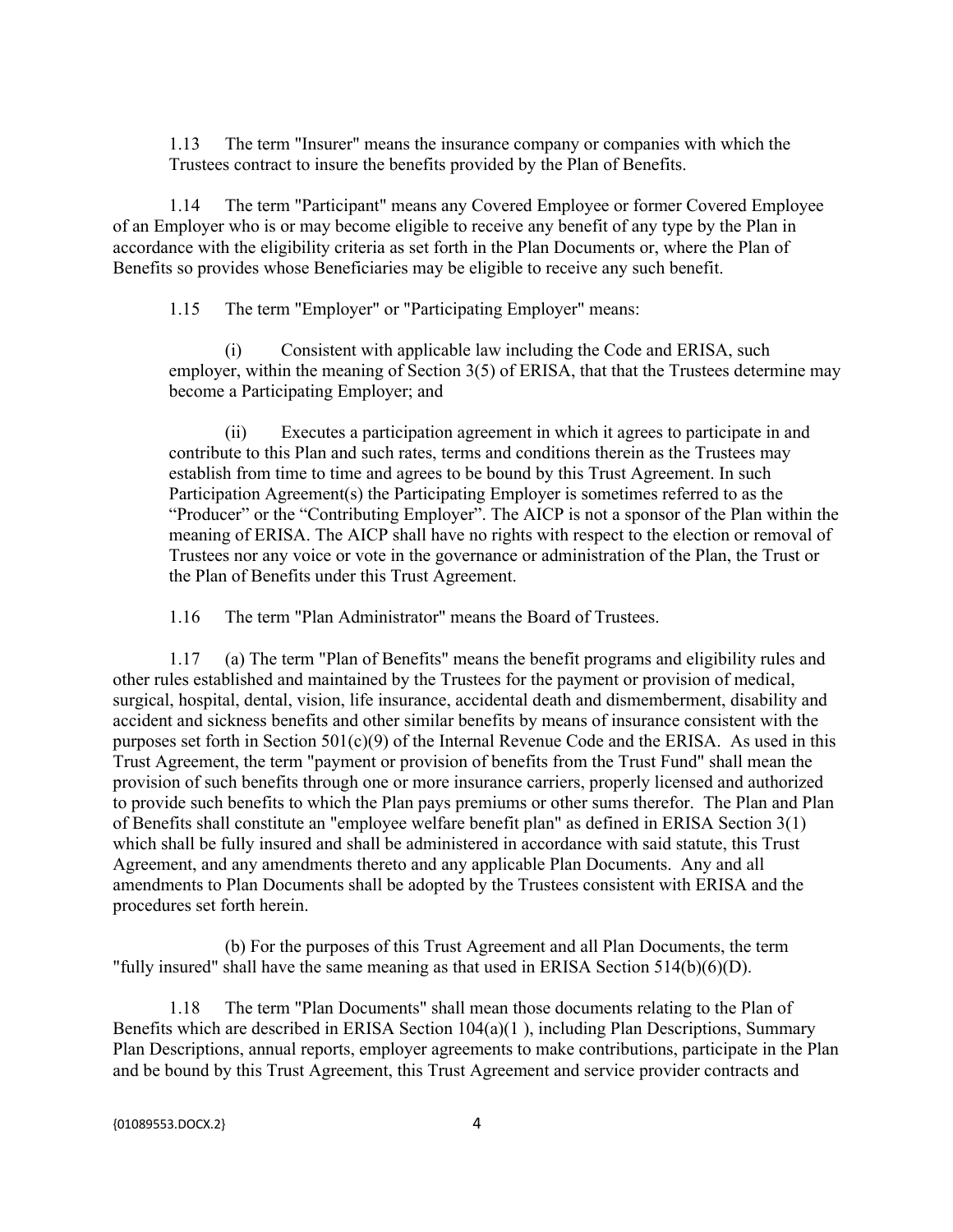contracts with insurance carriers. The Plans collection and delinquency procedures as amended from time to time shall be deemed included in "Plan Documents."

1.19 The term "Plan Sponsor" means the Participating Employers acting through the Board of Trustees as the authorized representative of the Employers.

1.20 The term "Trust Agreement" shall mean this Agreement and Declaration of Trust together with all amendments hereto.

1.21 The term "Trust" or "Trust Fund" means

(i) this Trust Fund established for the purposes of providing welfare benefits consistent with Section 501(c)(9) of the Internal Revenue Code and ERISA and administered by the Trustees in accordance with ERISA, this Trust Agreement, the Plan Documents and any amendments thereto; and

(ii) the sum of contributions held by the Trustees hereunder, increased by earnings and profits thereon and reduced by reasonable expenses incurred and by benefits paid from the Plan.

1.22 The term "Trustees" means the undersigned Trustees and their successors designated in accordance with this Trust Agreement.

## **ARTICLE 2**

#### **NAME, PURPOSE AND SITUS OF THE PLAN**

2.1 The name of this Plan is the "Producers' Health Benefits Plan".

2.2 The purpose of the Plan is to provide, on a fully insured basis through insurance carriers, medical, surgical, hospital, dental, life insurance, accidental death and dismemberment, disability and accident and sickness benefits, and other similar benefits, as described in 501(c)(9) of the Code and Section 3 (1) of ERISA for Participants and their Beneficiaries. The monies received from Employers obligated to make contributions pursuant to participation agreements and/or Covered Employees shall be pooled for the purposes of purchasing insurance (through reputable and licensed insurance carriers) providing all covered benefit programs and for the purpose of defraying the reasonable expenses of administering such benefit programs. Notwithstanding the foregoing, a Participant or Beneficiary shall only be eligible to receive those benefits from the Plan as provided in the Plan Documents.

2.3 The situs and principal office of this Trust and the Plan shall be BeneSys Administrators, Inc., 1050 Lakes Drive, Suite 102, West Covina, California, or such other office in the State of California as the Trustees shall establish.

## **ARTICLE 3**

#### **PLAN ASSETS**

{01089553.DOCX.2} 5 3.1 The Plan shall consist of all contributions, monies and other property received: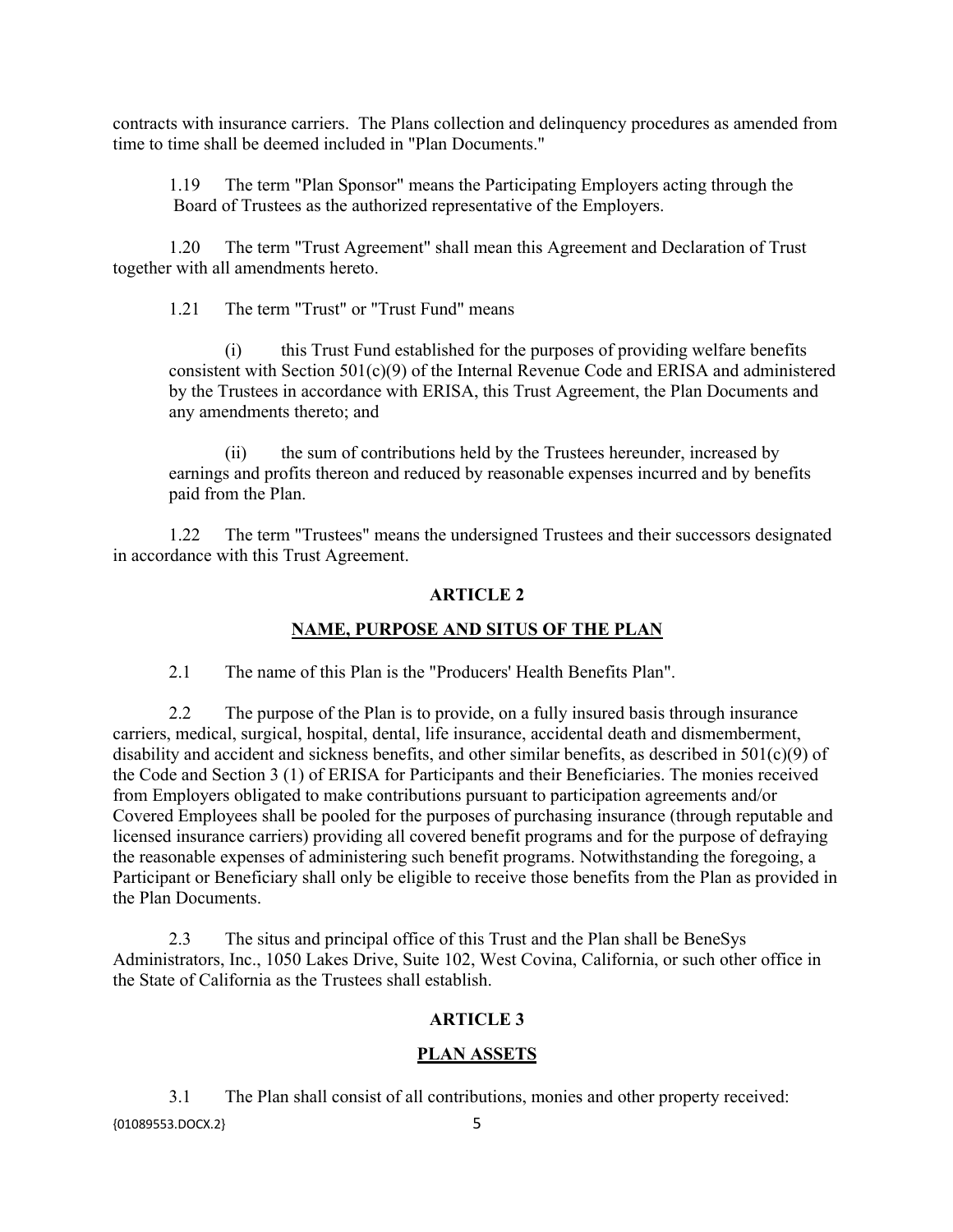(a) pursuant to the provisions of participation agreements, acceptable to the Trustees, that require contributions to be made to the Plan;

(b) from any other source, so long as the property received may be used by the Trustees in a manner which is consistent with ERISA and with the terms and purposes of this Trust Agreement.

3.2 All such money and other property held by the Trustees hereunder shall be held by the Trustees in trust for the purposes set forth herein and shall be dealt with in accordance with the provisions of this Trust Agreement. Unless otherwise required by law or regulation, the indicia of ownership of the assets of the Plan shall be maintained within the jurisdiction of the district courts of the United States.

3.3 By executing a participation agreement requiring contributions to the Plan, the Employer agrees to comply with and be bound by all of the terms of the Trust Agreement, in its present form and as amended from time to time, and agrees to have ratified (without the necessity of notice) all acts taken or to be taken as well as all rules, regulations, and procedures adopted or to be adopted by the Trustees for the proper administration of the Plan and to carry out their fiduciary duties under ERISA. Non-payment by an Employer of any contributions or other monies owed to the Plan shall not relieve any other Employer from its obligation to make required payments to the Plan.

3.4 The Plan and its Plan of Benefits shall be funded by contributions of Employers and/or Covered Employees and investments and income therefrom and all such contributions shall be irrevocable.

#### **ARTICLE 4**

#### **PLAN ADMINISTRATOR**

4.1 The statutory "Plan Administrator'' of the Plan and its related Plan of Benefits, as defined under ERISA Section 3(16)(A) is the Board of Trustees, who shall carry out all statutory responsibilities set forth in ERISA, including but not limited to:

furnishing, or causing to be furnished, to Participants and Beneficiaries the Summary Annual Report, Summary Plan Description, Summary of Material Modification, and Statement of Benefits;

(b) filing, or causing to be filed, Annual Reports (on Form 5500);

(c) providing, or causing to be provided by the Plan's carrier(s), to Participants and Beneficiaries documentation detailing specific reasons for benefit denials; descriptions of additional information necessary to perfect claims; and appropriate information regarding steps to be taken to submit claims for review.

keep or cause to be kept accurate books and records with respect to Covered Employees under the Plan, and the benefits provided to them and to their dependents.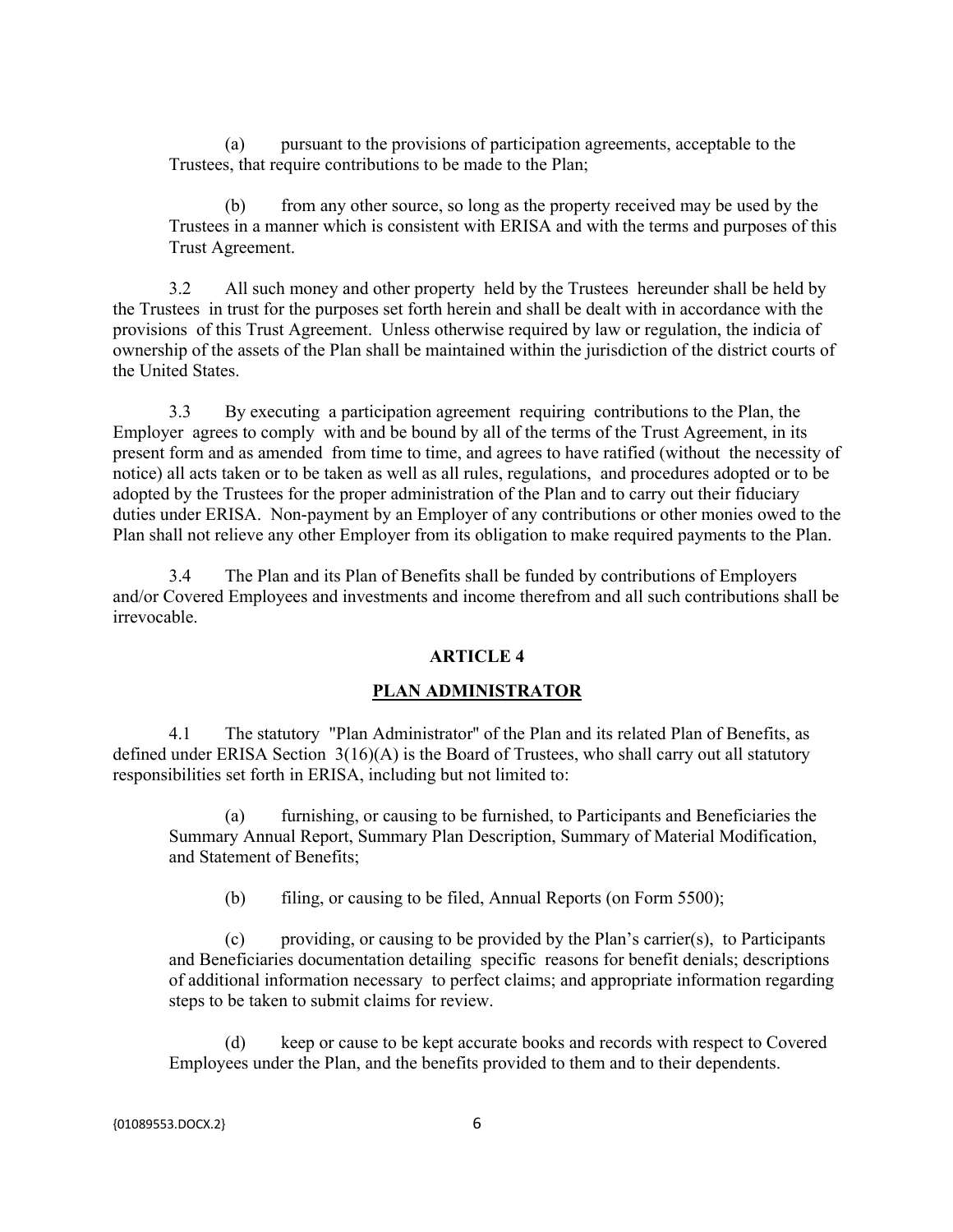(e) The Board of Trustees may assign, delegate or direct any duties, responsibilities or obligations it has as Plan Administrator under the Plan documents to such committee of Trustees or such officers and employees of the Plan or other persons as it deems appropriate, including an employee who shall have the title of Executive Director of the Plan and who may be clothed with fiduciary responsibilities and non-fiduciary responsibilities as the Board of Trustees determines.

4.2 The Trustees may in their discretion hire or retain a person or persons to perform the ministerial and administrative duties described in 4.1 as a third party administrator of the Plan. Except as otherwise provided herein, the third party administrator shall have the responsibility and authority to control the day-to-day operation and administration of the Trust Fund and the Plan, subject to the terms of this Agreement, the Plan, any written agreement between the Board and the third party administrator, and any policies, procedures and other rules that may from time to time be established by the Board. When and to the extent directed and authorized by the Trustees, such third party administrator shall administer and maintain the offices, books, records, clerical and administrative services of the Plan; prepare, file and disseminate all reports, returns or other documents required to be filed by ERISA and other applicable laws; collect, receive and deposit, on behalf of the Trustees, contributions and other monies of the Plan; act as custodian of other properties and assets of the Plan; execute contracts and legal documents when specifically authorized by the Trustees; supervise insurance carriers and review claims payments; pay insurance premiums, benefits and expenses of the Plan and the Plan of Benefits in accordance with the Plan Documents; act as agent for service of legal process; and carry out other administrative duties pursuant to the direction of the Trustees. The Board of Trustees may allocate responsibilities, duties and authority between the third party administrator and the Executive Director referred to in Section 4.1 (e) as the Board of Trustees determines.

#### **ARTICLE 5**

#### **POWERS AND DUTIES OF THE TRUSTEES**

5.1 The Trustees shall be responsible for the general supervision of the operation of the Plan, and shall conduct the business and activities of the Plan in accordance with this Trust Agreement and applicable law.

5.2 The Trustees may employ Plan executives and other employees and administrative service providers who will carry out the policies and rules adopted by the Trustees.

5.3 General Duties of the Trustees:

(a) The Trustees shall hold, manage, invest and reinvest the Trust Fund, collect the income thereof and make payments therefrom, all as herein provided.

(b) The Trustees shall discharge their duties:

Beneficiaries; and

(i) solely in the interest of the Plan Participants and their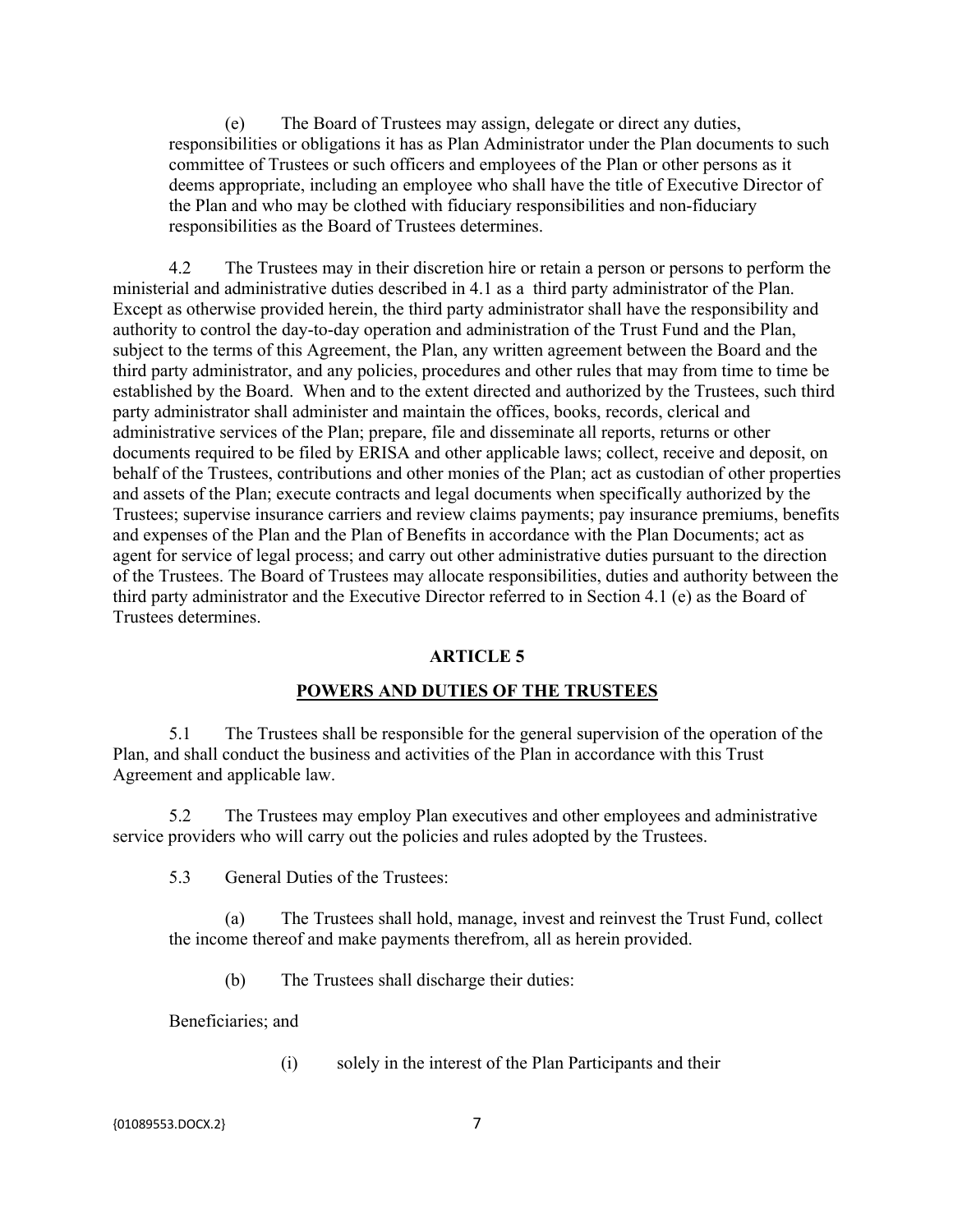(ii) For the exclusive purpose of providing benefits to Covered Employees and their covered Beneficiaries and defraying reasonable expenses of administering the Plan; and

(iii) With the care, skill, prudence and diligence under the circumstances then prevailing that a prudent man acting in a like capacity and familiar with such matters would use in the conduct of an enterprise of a like character and with like aims; and

(iv) By diversifying the investments of the Trust so as to minimize the risk of large losses, unless under the circumstances it is clearly prudent not to do so; and

(v) In accordance with the documents and instrument governing the Trust insofar as such documents and instruments are consistent with the provisions of ERISA.

5.4 Investment Powers of the Trustees: With respect to the Trust Fund, the Trustees are authorized and empowered, in their sound judgment:

(a) To hold uninvested from time to time, such sums of money as are necessary for the cash requirements of the Plan under a funding policy adopted by the Trustees, and to keep such portion of the Plan in cash or cash balances as the Trustees may from time to time deem to be in the best interests of the Trust Fund.

(b) To invest and reinvest the principal and income of the Trust Fund, without distinction between principal and income, in such securities as, but not limited to, savings accounts, common stocks, preferred stocks, bonds, bills, notes, commercial paper, debentures, mortgages, equipment trust certificates, investment trust certificates and in common Trust Funds maintained by Trustee as a medium for collective investment of similar trusts.

5.5 Administrative Powers of the Trustees: The Trustees shall be authorized and empowered, in its discretion, to exercise any and all of the following rights, powers and privileges with respect to the Trust Fund:

(a) To sell, exchange or grant options to purchase or sell any such property at such times and upon such terms and conditions as Trustees deem appropriate at either public or private sales and without notice or advertisement of any kind.

(b) To exercise or refrain from exercising voting rights pertaining to any securities, including exercise by general or specific proxies or powers of attorney with or without power of substitution.

(c) To consent to or participate in amalgamations, reorganizations, recapitalizations, consolidations, mergers, liquidations or similar transactions with respect to any securities, and to accept and to hold any other securities issued in connection therewith.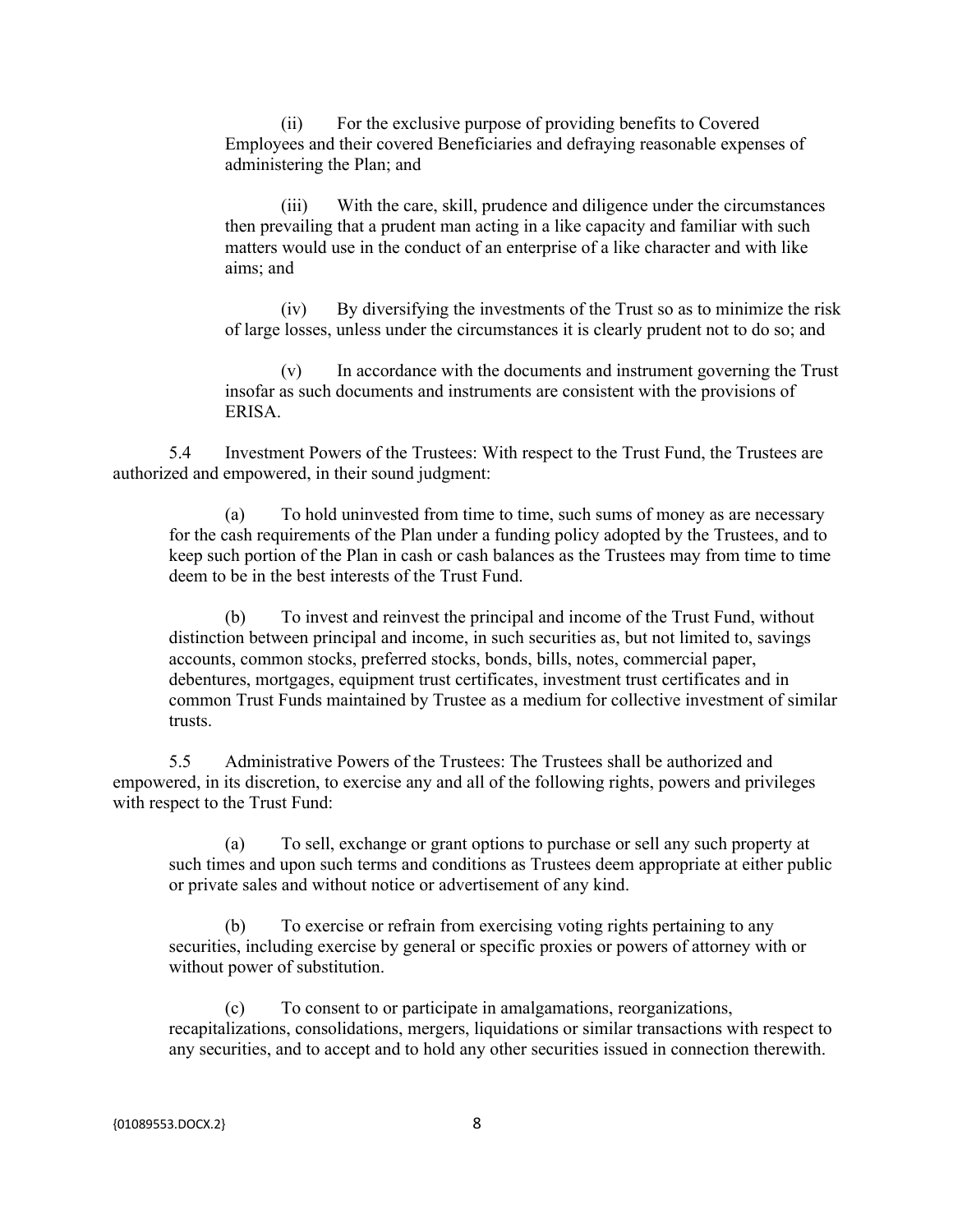(d) To exercise any subscription rights or conversion privileges with respect to any securities held in the Trust Fund.

(e) To collect and receive any and all money and other property of whatsoever kind or nature due or owing or belonging to the Trust Fund and to give full discharge and quittance therefore, and to extend the time of payment of any obligation at any time owing to the Trust Fund, as long as such extension is for a reasonable period and continues at reasonable interest.

(f) To cause any securities or other property to be registered in, or transferred to, the individual name of Trustee or in the name of one or more of its nominees, or one or more nominees of any system for the centralized handling of securities, or to retain them in unregistered form, but the books and records of the Trust shall at all times show that all such investments are a part of the Trust Fund.

 $(g)$  Generally, to do all acts, whether or not expressly authorized, which Trustees deem necessary or desirable, but acting at all times according to the principles of prudence expressed in Section 5.4(b) hereof.

5.6 Authority of Trustee: Persons dealing with Trustee shall be under no obligation to see to the proper application of any money paid or property delivered to Trustee or to inquire into authority of Trustee as to any transaction.

5.7 Consistent with the purposes of the Plan, the Trustees may engage in each of the following activities in conducting the business of the Plan:

(a) Merge with trust funds created for similar purposes and accept and receive all properties and assets of trust funds which merge with and into the Plan;

(b) Accept, receive and hold all income from earnings and property of the Plan and administer the same as a part hereof;

(c) Deposit, or cause to be deposited, monies received by the Plan in such bank or banks designated by the Trustees and withdraw, or cause to be withdrawn, said funds for the purposes herein provided;

(d) Alter, amend and change the benefit programs of the Trust Funds which have merged with and into the Plan;

(e) Pay all taxes or surcharges of any and all kind whatsoever that may be levied or assessed by existing or future laws on the Plan or the income thereof,

(f) Employ legal counsel, accountants, enrolled actuaries, investment managers, other expert personnel or organizations and administrative and clerical employees, and appoint advisory committees to advise and consult with the Trustees and Plan executives as the Trustees may direct;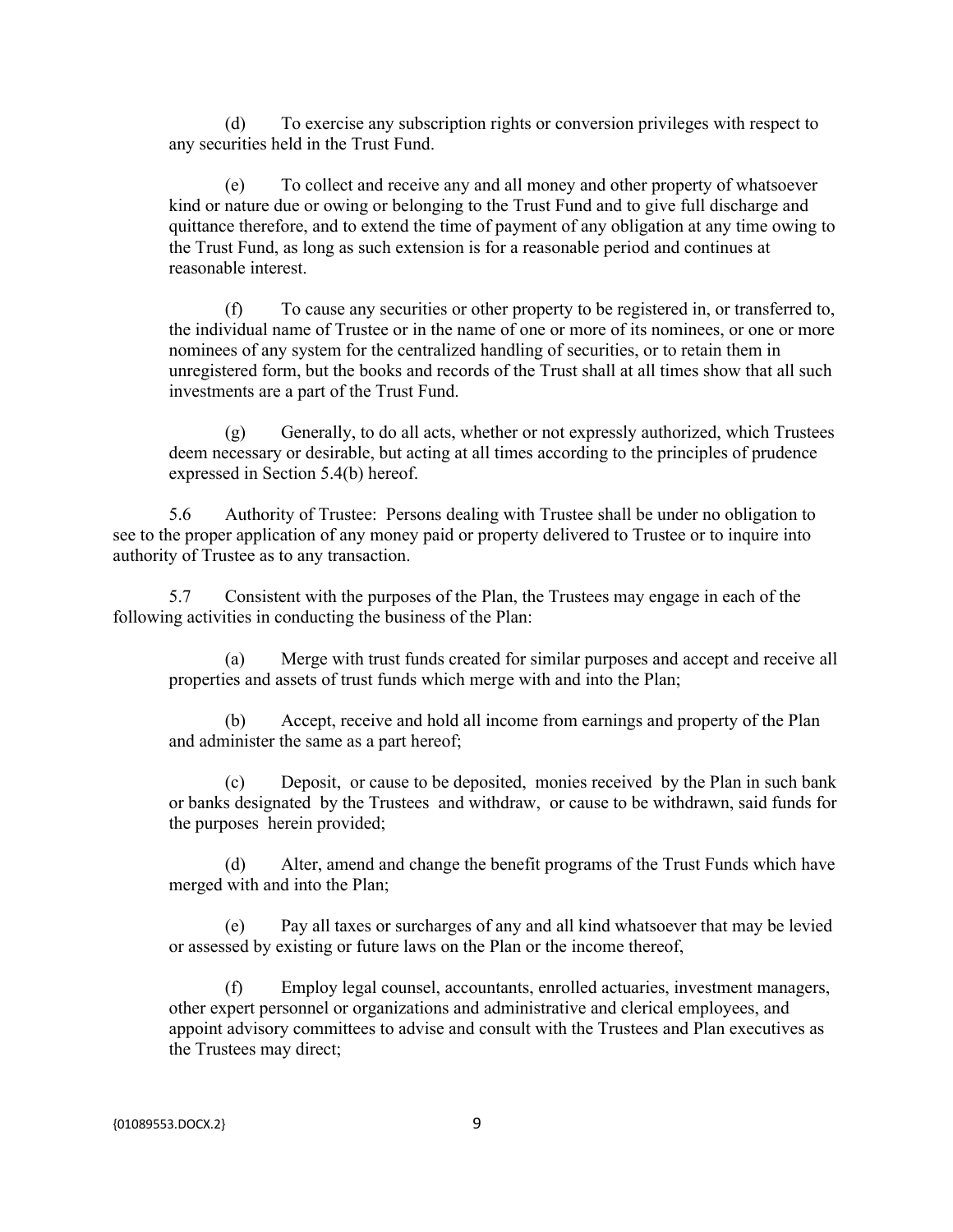(g) Make, execute and deliver any and all contracts, agreements, deeds, leases, mortgages, conveyances, waivers, releases or other written instruments or documents which the Trustees deem necessary or appropriate for the accomplishment of the purposes of this Trust Agreement;

(h) Purchase, sell, lease, construct, renovate or refurbish such real property as the Trustees, in their sole discretion, deem necessary or appropriate for the performance of their duties;

(i) Purchase, sell or lease such personal property, materials, supplies, equipment and services, as the Trustees, in their sole discretion, deem necessary or appropriate for the performance of their duties;

(j) Settle, compromise, arbitrate, adjust or release any claim, debt or liability due or owing or alleged to be due and owing from or to the Plan or its Plan of Benefits; commence, defend and settle all legal, administrative or other proceedings necessary or proper in the administration of the Plan; and require Employers who are determined by the Trustees to be delinquent in the payment of their contributions or who have failed to make contributions on Covered Employees as required by their respective participation agreements to pay the costs of collecting the monies due to the Plan, including the cost of payroll audits, attorneys fees, court and/or arbitration costs, late fees, reasonable interest as may from time to time be determined by the Trustees, and liquidated damages not to exceed twenty percent (20%) of the principal delinquency;

(k) Establish investment policies and appoint one or more banks, trust companies, insurance companies or investment advisers (hereinafter referred to as the "Investment Managers") to invest and reinvest all or any part of the assets of the Plan, and enter into and execute (with such Investment Managers) agreements containing such provisions as the Trustees may deem appropriate for the proper management of the Plan; and, upon the execution of any such agreement, convey and transfer to such Investment Managers all or any part of the assets of the Plan and grant such Investment Managers such powers and authorities as are permitted by ERISA;

(l) Amend the Trust Fund's related Plan of Benefits and adopt rules and regulations for the administration of the Plan and the Plan of Benefits which the Trustees may deem necessary and proper to ensure said Fund's and said Plan's compliance with federal laws and regulations, including but not limited to, as may be applicable, the Code, ERISA, the Consolidated Omnibus Budget Reconciliation Act of 1985 ("COBRA"), 29 U.S.C. § § 1161, et seq., as amended, the Americans with Disabilities Act of 1990 ("ADA"), 42 U.S.C. § § 1201, et. seq., as amended, the Family and Medical Leave Act of 1993 ("FMLA"), 29 U.S.C. § § 2601, et. seq., as amended, and the Health Insurance Portability and Accountability Act of 1996 ("HIPAA"), 29 U.S.C. § § 701 et. seq., as amended, and any other applicable federal law or state law, to the extent not preempted by ERISA.

5.8 The Trust Agreement, Plan of Benefits and related rules and regulations for the administration of the Plan shall at all times comply with all applicable provisions of ERISA and the Code. The Trustees may amend any of the Plan Documents prospectively or retroactively, as they deem necessary, to maintain the continuation of the Plan's tax-exempt status or to ensure compliance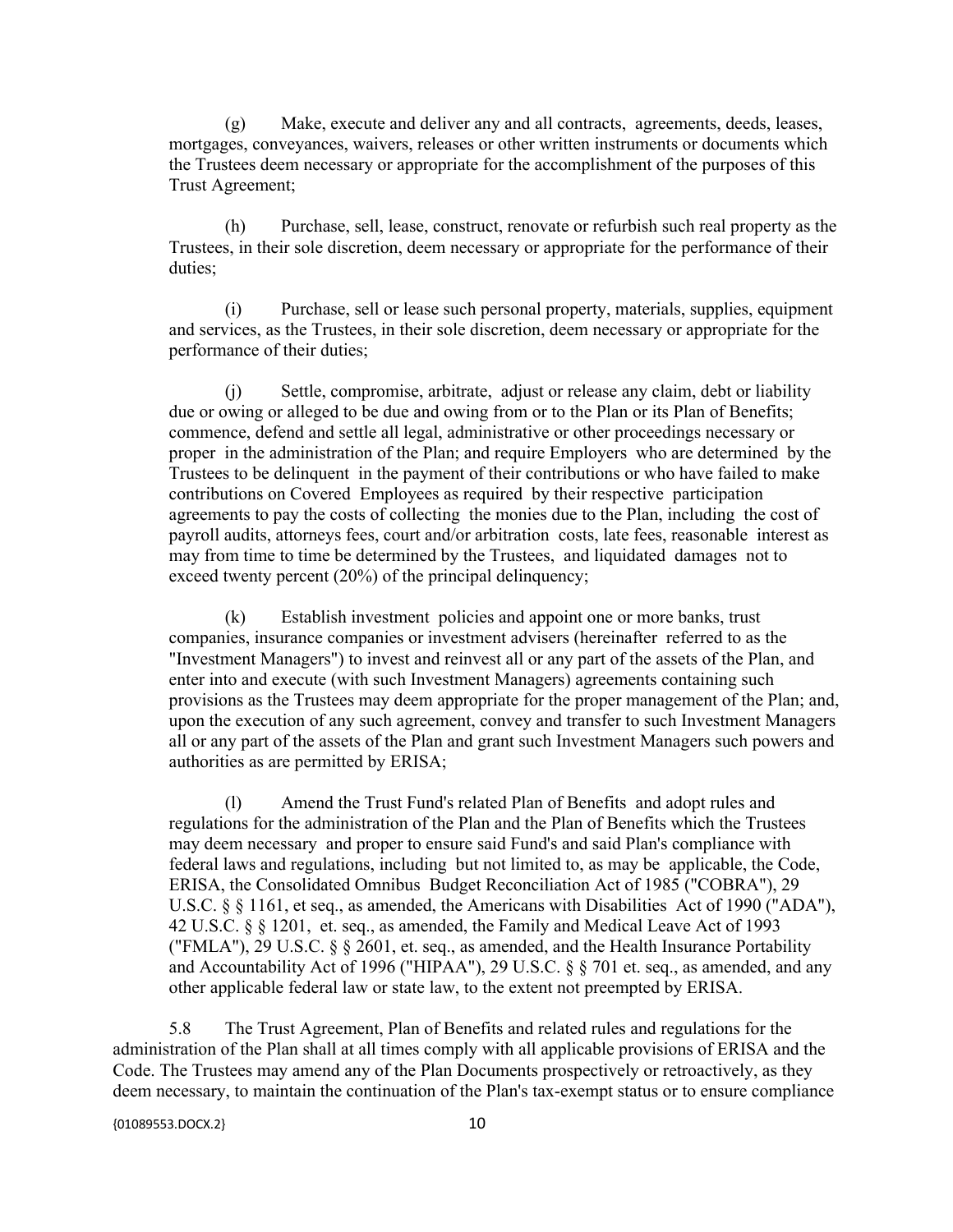with ERISA and the Code and any pertinent regulations or rulings issued with respect thereto. The Trustees shall not be under any obligation to pay any benefits if the payment of such benefits will result in the loss of the Plan's tax-exempt status under ERISA and the Code and any pertinent regulations or rulings issued with respect thereto.

5.9 The Trustees shall adopt rules and regulations for the administration of the Plan and its Plan of Benefits and establish the amount and nature of benefits payable to Participants and Beneficiaries, the eligibility requirements for receiving benefits with respect to participation, length of service, and other conditions for obtaining benefits, which the Trustees, in their sole discretion, may deem necessary and proper to effectuate the purposes of the Plan, and from time to time to alter, amend or change eligibility requirements as may be justifiable, to provide for portability of service for the payment of benefits, and enter into reciprocity agreements with other welfare funds or plans.

5.10 Pursuant to the powers granted them herein, the Trustees may determine the eligibility of Employees and their Beneficiaries for benefits under the Plan of Benefits administered by them, and pay or provide for the payment of benefits to Participants and their Beneficiaries. The Trustees may delegate the initial determination of such eligibility to the third party administrator or the Plan's administrative employees, and establish and participate in a review procedure of claims for benefits which have been denied by the appropriate Plan fiduciary. The Trustees may also pay or provide for the payment of all reasonable and necessary expenses incurred in the administration of the affairs of the Plan and its Plan of Benefits adopted or administered thereunder, including, but not limited to administrative, legal, accounting, actuarial, investment fees and the fees of other expert personnel, the cost of bonding fiduciaries of the Plan, the cost of obtaining fiduciary liability insurance and the necessary and reasonable expenses of the Trustees.

5.11 Subject to the stated purposes of the Plan and the provisions of this Trust Agreement, the Trustees shall have full and exclusive jurisdiction and discretionary authority to decide all questions or controversies of whatever character arising in any manner between any parties or persons in connection with the Plan or the interpretation thereof, including the construction of the language of this Trust Agreement, the benefit programs, the rules and regulations adopted by the Trustees, and any writing, decision, benefit eligibility determination, instrument, or accounts in connection with the same and with the operation of the Plan or otherwise. All decisions, determinations, and any construction of the Trust Agreement adopted by the Trustees in good faith shall be binding upon all persons dealing with the Plan, and all Participants and other persons claiming any benefits thereunder, except to the extent that the Trustees may subsequently determine, in their sole discretion, that their original decision was in error or to the extent that such decision may be determined to be arbitrary or capricious by a court having jurisdiction over such matters.

5.12 Subject to the stated purposes of the Plan and the provisions of this Trust Agreement, the Trustees shall have full and exclusive jurisdiction and authority to establish a funding policy and funding method for the insured Plan of Benefits administered hereunder, consistent with the obligations of this Trust Agreement and the requirements of ERISA, to establish such reserve or reserves as the Trustees deem necessary or advisable for the sound and efficient administration of the Plan and its Plan of Benefits, and for the purchase and policies of insurance.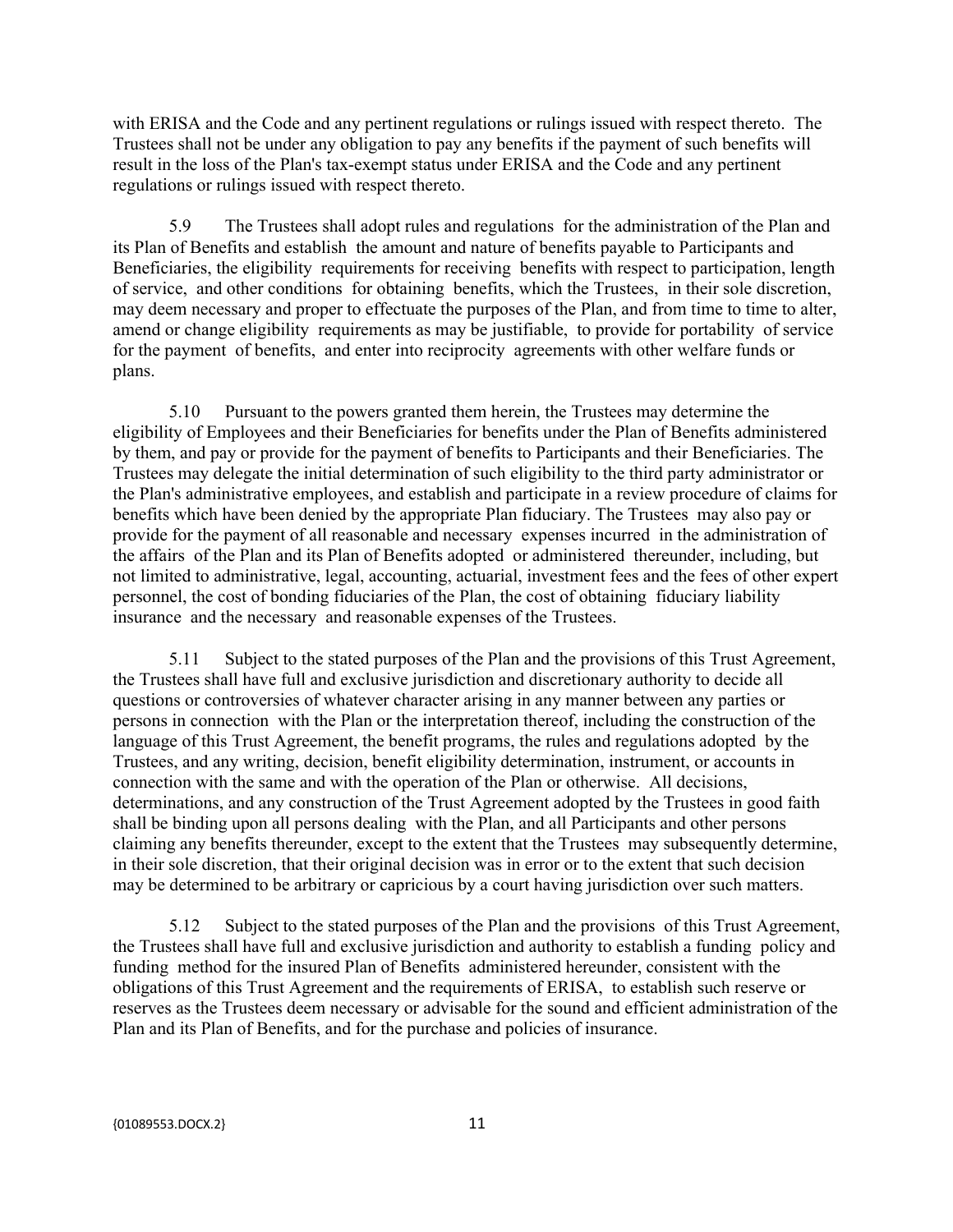5.13 Pursuant to the powers and authority granted them herein, the Trustees may exercise those powers and authority necessary to effect the purposes of the Plan or, in their discretion, may delegate the same to Investment Managers, including the power and authority:

(a) To invest and reinvest the assets of the Plan, without distinction between principal and income, in such stocks, bonds, notes, mortgages or other obligations, trust and participation certificates, beneficial interests in any trusts, including but not limited to trusts which the Investment Managers have created or may hereafter create alone or in participation with others (including common, collective, or pooled investment funds), or in such other property, or interests therein, whether real or personal, and wherever situated, as the Trustees or Investment Managers deem proper;

(b) To sell by private contract or at public auction, exchange, convey, transfer or otherwise dispose of or deal with any property, upon the condition that no person dealing with the Trustees or Investment Managers shall be bound to see to the application of the purchase money or property delivered to the Trustees or Investment Managers, to inquire into the validity or propriety of any such sale or other disposition, or to inquire into the terms of this Trust Agreement or to see that such terms are complied with;

(c) To manage stocks and vote proxies appurtenant thereto; to manage bonds or other securities; to give general or special proxies or powers of attorney with or without power of substitution; to exercise any conversion privileges, subscription rights or other options and to make any payments incidental thereto; to consent to or otherwise participate in corporate reorganizations or other changes affecting corporate securities and to delegate discretionary powers and to pay assessments or charges in connection therewith; and generally to exercise any of the powers of an owner with respect to stocks, bonds, notes or other property held by or in the Plan;

(d) To make, execute, acknowledge and deliver any and all documents of transfer and conveyance and any and all other instruments that may be necessary or appropriate to carry out the powers herein granted;

(e) To register any investment held in the Plan in their or its own name or in the name of a nominee and to hold any investment in bearer form, but the, books and records of the Trustees or Investment Managers, as the case may be, shall at all times show that all such investments are part of the Plan;

(f) To employ suitable agents or custodians and to employ counsel;

(g) To require, before making any payment, such releases, indemnities or other documents from any lawful taxing authority or governmental body, department or agency as may be considered necessary for the protection of the Plan without any liability for payment of interest on monies retained pending receipt of such releases, indemnities or other documents; and

(h) To do any and all acts, whether or not expressly authorized, which they or it deem necessary or proper for the protection of the property held hereunder.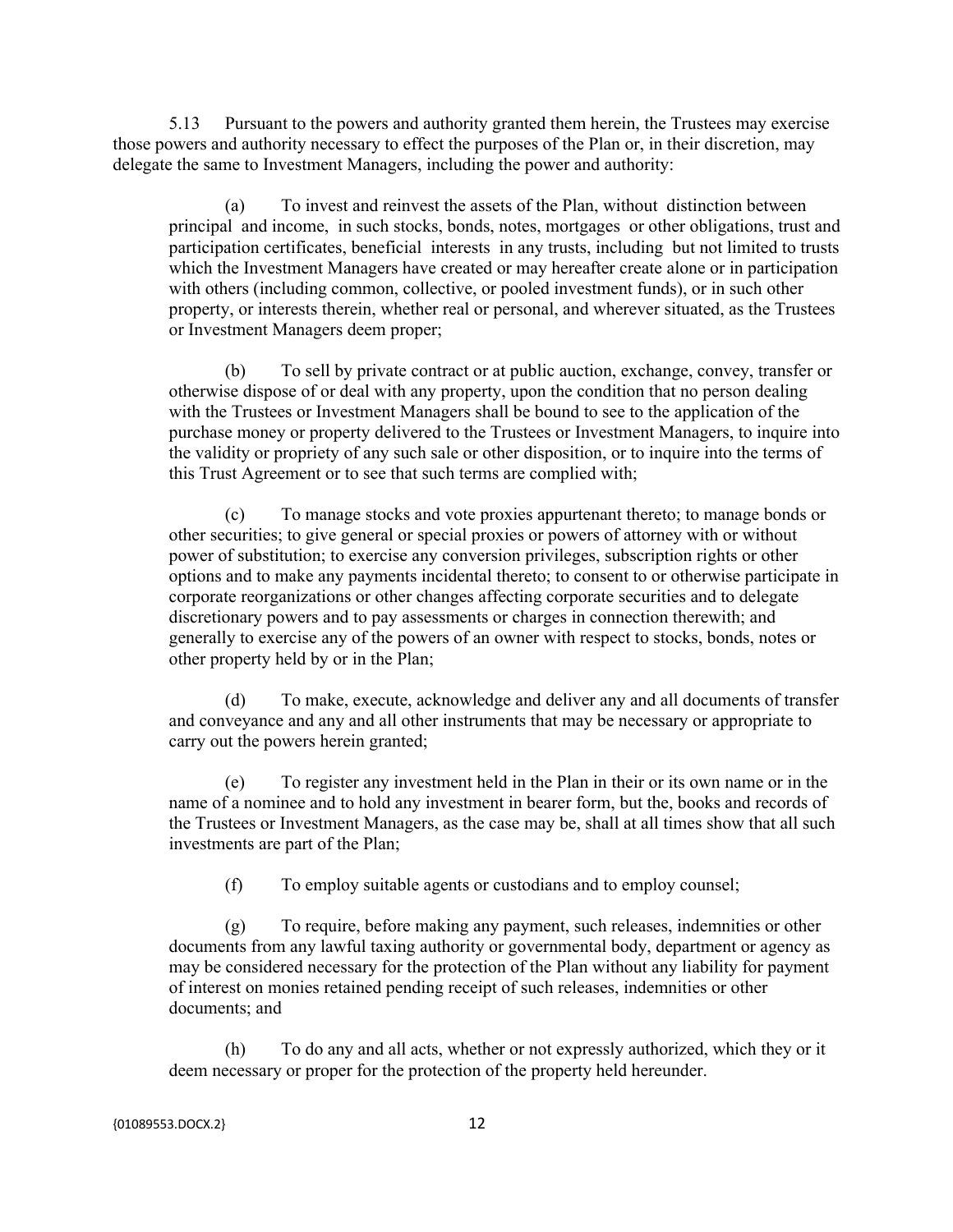5.14 In determining whether the Trustees or Investment Managers have complied with the fiduciary responsibility provisions of ERISA Section  $404(a)(1)(C)$ , or with any comparable section of any future legislation which amends, supplements or supersedes said section, the investments of the Plan shall be considered in their entirety in making such a determination.

5.15 The Trustees are acting as fiduciaries of the Plan and its Plan of Benefits administered hereunder, and shall discharge their duties consistent with the requirements of ERISA. Consistent with ERISA Section 405(b)(1)(B), the Trustees may allocate and delegate to Trustees, and/or such Committees or Subcommittees as the Trustees may determine to create, such administrative duties and fiduciary responsibilities as permitted by ERISA and the Code, as the Trustees may deem appropriate upon duly adopted resolution of the Trustees.

5.16 The Trustees and the Plan are automatically assigned the right of action against third parties in any situation in which benefits are paid to Participants and/or their Beneficiaries. If a Participant and/or Beneficiary brings a claim against any third party, benefits payable from the Plan shall be included in the claim. When the claim is settled or adjudicated, the Participant and/or Beneficiary shall reimburse the Plan for the benefits paid, to the extent of the settlement or adjudicated amount. A Participant and/or Beneficiary shall do nothing to prejudice the rights of reimbursement owing to the Plan, and shall sign and deliver such documents as are required by the Plan to secure those rights prior to the payment of any benefits by the Plan.

5.17 The Trustees are authorized to negotiate for, obtain and maintain policies of group life, group accident and group health insurance or such other insurance coverage as may be determined necessary and desirable by the Trustees for the payment of benefits to Participants and Beneficiaries as now or hereafter may be authorized or permitted by law. Such policies of insurance shall be in such forms and in such amounts and may contain such provisions and be subject to such limitations and conditions as the Trustees in their discretion may from time to time determine. The Trustees may exercise all rights and privileges granted to the policy holder by the provisions of each contract or policy of insurance, and may agree with the insurance carrier to any alteration, modification or amendment of such contract or policy, and may take any action respecting each such contract or policy and the insurance provided thereunder which they, in their discretion, deem necessary or advisable. Provided, however, and notwithstanding anything seemingly to the contrary in this Section 5.17, that all such policies shall be consistent with the Fund's status as a "fully insured" employee welfare benefits plan under ERISA; and further provided, that such policies shall not contain any provision which precludes any participant, beneficiary or employee from maintaining a direct suit for benefits or payments against the issuing carrier.

5.18 The Trustees are authorized to do any and all acts, whether or not expressly authorized hereto that the Trustees, in their discretion, deem reasonable or necessary for the proper administration of the Plan and/or the exercise of their fiduciary and Trustee duties under ERISA.

5.19 Determine and identify by resolution those states in which the Plan of Benefits shall be available and those individual or groups of Employers that may become Participating Employers based on location, domicile or principal place(s) of business, or other factors as determined by the Trustees.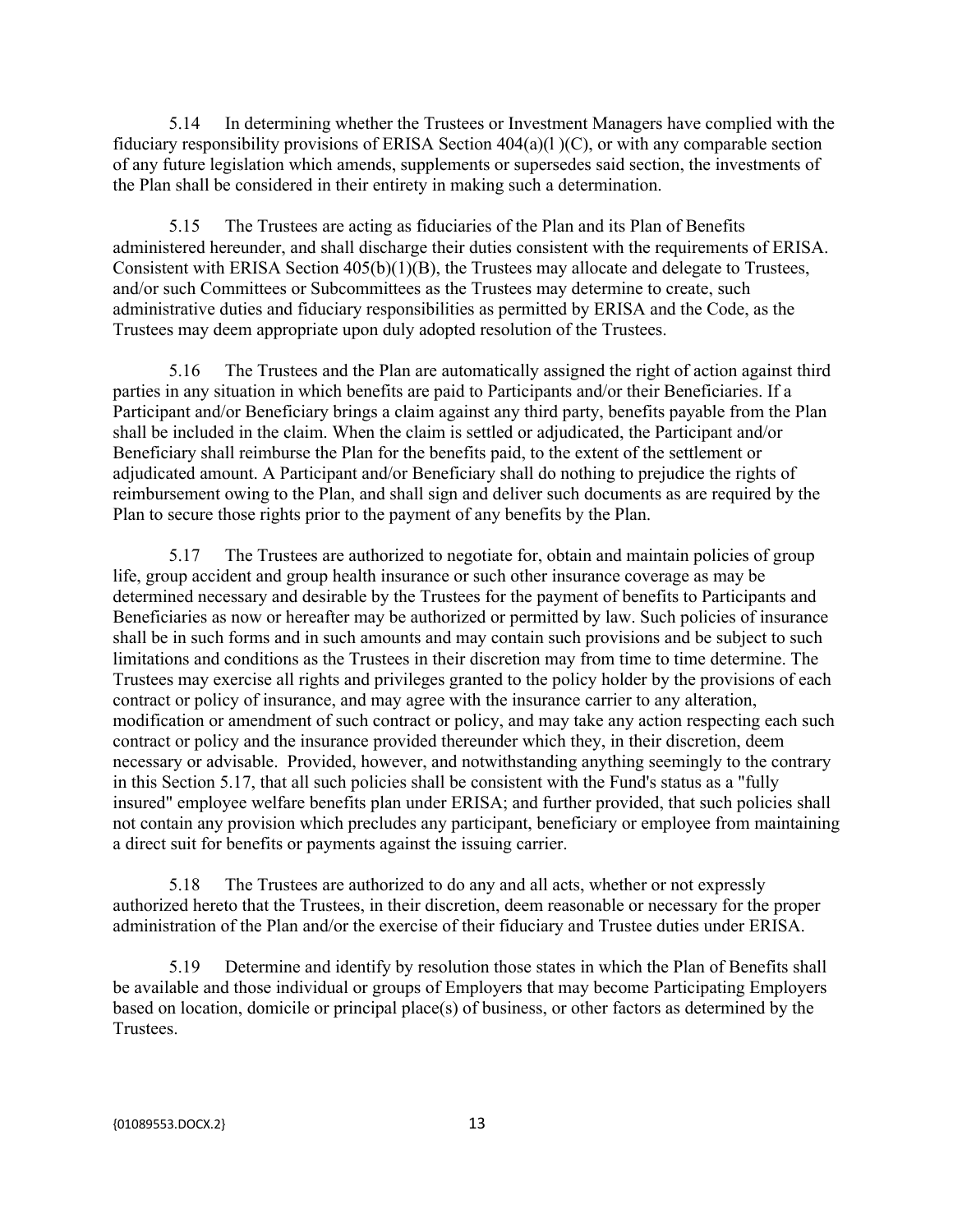5.20 Accept or reject any Employer as a Participating Employer and terminate the participation of any Participating Employer when determined by the Trustees in their sole judgment to be necessary, desirable or in the best interests of the Plan or the Participants.

## **ARTICLE 6**

#### **EXPENSES OF THE TRUSTEES**

Reasonable expenses incurred by the Trustees in the administration of the Plan and its related Plan of Benefits, including expenses of the Trustees, their agents and advisors for attending Trustees' meetings, educational conferences, or other business of the Plan or its related Plan of Benefits, and other proper charges and expenses of the Trustees shall be paid from the Plan, in accordance with the expense reimbursement guidelines adopted by the Trustees. The Plan shall not compensate the Trustees for services rendered to the Plan or its related Plan of Benefits.

## **ARTICLE 7**

## **BOOKS AND RECORDS**

7.1 The Trustees shall keep or require the Plan's administrative employees or third party administrator to keep accurate and detailed account books and records of all receipts, investments, disbursements and other transactions hereunder and all accounts, books and records required by law. The books and records of the Plan shall be open to inspection by the individual Trustees at any reasonable time. The Trustees shall cause the books and records of the Plan to be audited annually by certified public accountants, and a statement of the results of said audit shall be open for inspection by interested parties at the principal offices of the Plan. The Trustees or Plan administrative employees or third party administrator so designated shall file or cause to be filed all reports and other documents as are required by the Code, ERISA and any other applicable state or federal statute, rule or regulation, and to provide or cause to be provided to Employees as required by ERISA.

## **ARTICLE 8**

# **EMPLOYER CONTRIBUTIONS, AUDITS AND DELINQUENCIES**

8.1 The Trustees shall establish and implement guidelines and procedures for Employer reporting and contributions including, but not limited to, collection procedures. Pursuant to those procedures and this Trust Agreement, the Trustees are authorized to enforce all Employer contributions required under the Employer's participation agreement requiring contributions to the Plan. By entering into a participation agreement requiring contributions to the Plan, the Employer agrees to be bound by this Trust Agreement and any amendments hereto and any guidelines, policies and procedures adopted by the Trustees pursuant to the authority granted to them herein.

8.2 In implementing guidelines and procedures for Employer reporting and contributions, the Trustees have established a uniform system for the timely transmission of Employer reports and contributions to the Plan ("Collection Procedures") which all Employers are obligated to follow. The Collection Procedures require the filing with the Plan of certain one-time and regular periodic reports ( in protected, encrypted and/or redacted form) identifying the names of all Employees, their Social Security numbers, dates of birth, job classifications, hire dates, wages paid, hours worked, contributions due, and other pertinent information as the Trustees determine. The Trustees may,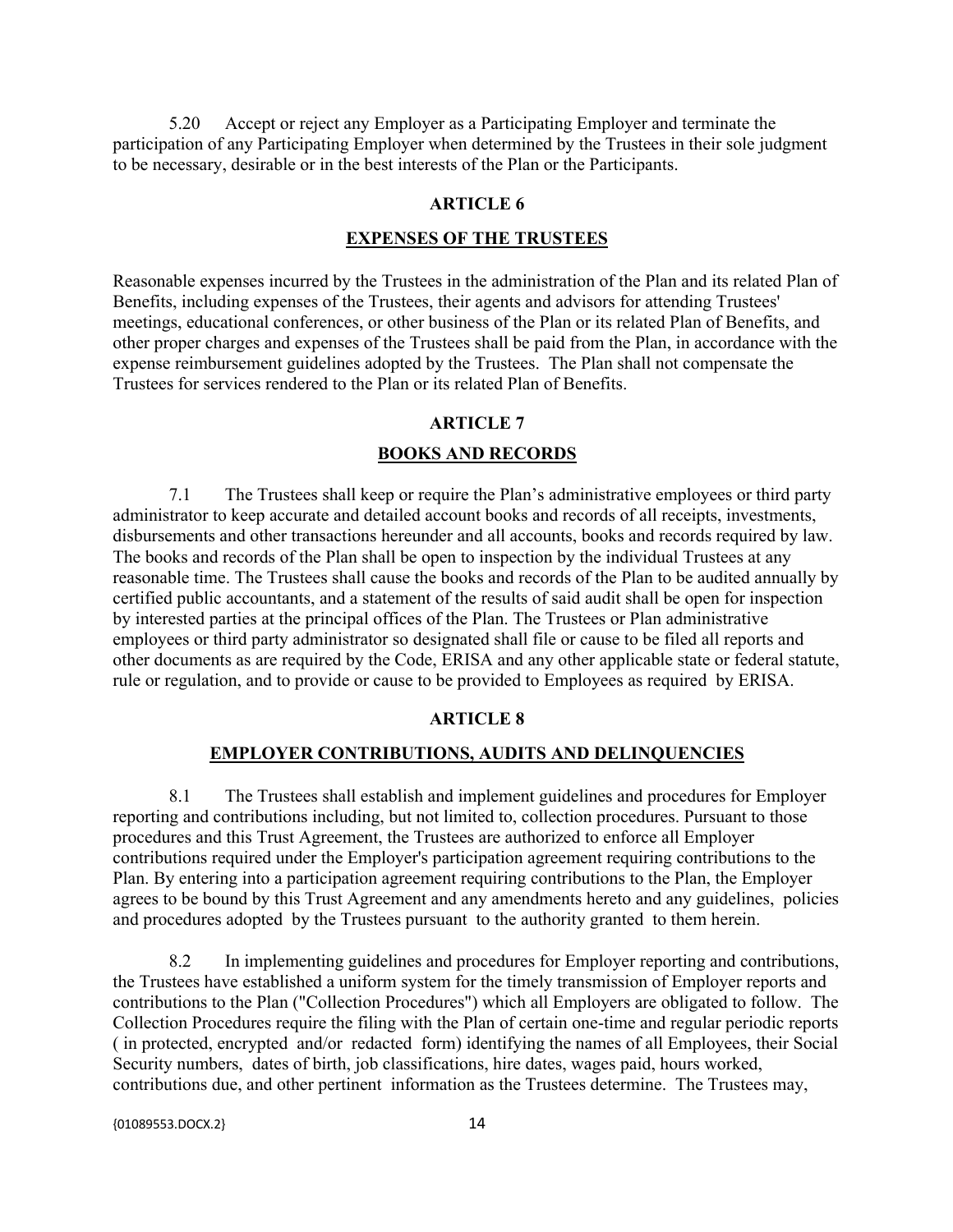from time to time, require additional written reports or information as they deem necessary to accomplish the purposes of the Plan. Any Employer who fails-whether by inadvertence, negligence, or intent-to comply with the requirement to follow the Collection Procedures shall be assessed a fee as set forth in the Collection Procedures and shall be responsible for all legal costs incurred by the Trustees in enforcing this obligation.

8.3 In order to comply with such obligations imposed by the aforementioned reporting requirements, upon request, each Employer shall promptly furnish to the Trustees, or make available for inspection by the Trustees any and all records of its Employees.

8.4 Upon notice in writing from the Trustees, any Employer must permit a representative or representatives (including an accountant or accountants) of the Trustees to enter upon the premises of such Employer during business hours, at all reasonable time or times, to audit, examine or copy such books, records, papers or reports of such Employer as may be necessary to determine whether the Employer is making full and prompt payments of sums required to be paid to the Plan. In the event the Employer fails to submit to said audit or examination within the applicable time limit prescribed for this purpose by the Trustees, the Employer shall be responsible for all legal costs incurred by the Trustees in enforcing this obligation. In the event that the examination of any Employer's books, records and documents reveals that such Employer is not making full and prompt payments of all sums required to be paid, said Employer shall be required to make such contributions and shall also be subject to the provisions of Sections 8.5 and 8.6 of this Article.

8.5 Each new or successive participation agreement shall be signed by authorized agents of the Employer and the Plan. Any agreement or understanding between the parties that in any way affects the Employer's contribution obligation as set forth in the participation agreement that has not been disclosed to and countersigned on behalf of, the Plan shall not be binding on the Trustees and shall not affect the terms of the participation agreement which alone shall be enforceable. The Trustees reserve the right to reject contributions from and terminate the participation of any Employer whose participation agreement fails to satisfy applicable law or the requirements for participation in the Plan as set forth in the provisions of the Trust Agreement or as otherwise promulgated by the Trustees.

8.6 Each participation agreement obligating an Employer to make contributions to the Plan shall incorporate this Trust Agreement by reference and shall provide that the Employer agrees: (a) to be bound by the Trust Agreement as may, from time to time, be amended; (b) that they have irrevocably designated as their representatives such Trustees as are named in the Trust Agreement together with their successors selected as provided therein; (c) to be bound and abide by all actions taken and rules and procedures established by the Trustees pursuant to the Trust Agreement; and (d) that the Employer ratifying without the necessity of notice all acts taken or to be taken by the Trustees to effectuate the purposes of the Plan and its proper administration.

8.7 The rights of Trustees contained herein shall be enforceable, at the discretion of the Trustees, in a court of competent jurisdiction.

8.8 The Trustees may establish a "Due Date," set forth in the Collection Procedures, which may be amended from time to time, for the receipt of monthly reports and contributions. An Employer whose monthly reports and contributions are not received by the Due Date shall be deemed a "Delinquent Employer" for purposes of enforcing the Employer's obligation to the Plan. Delinquent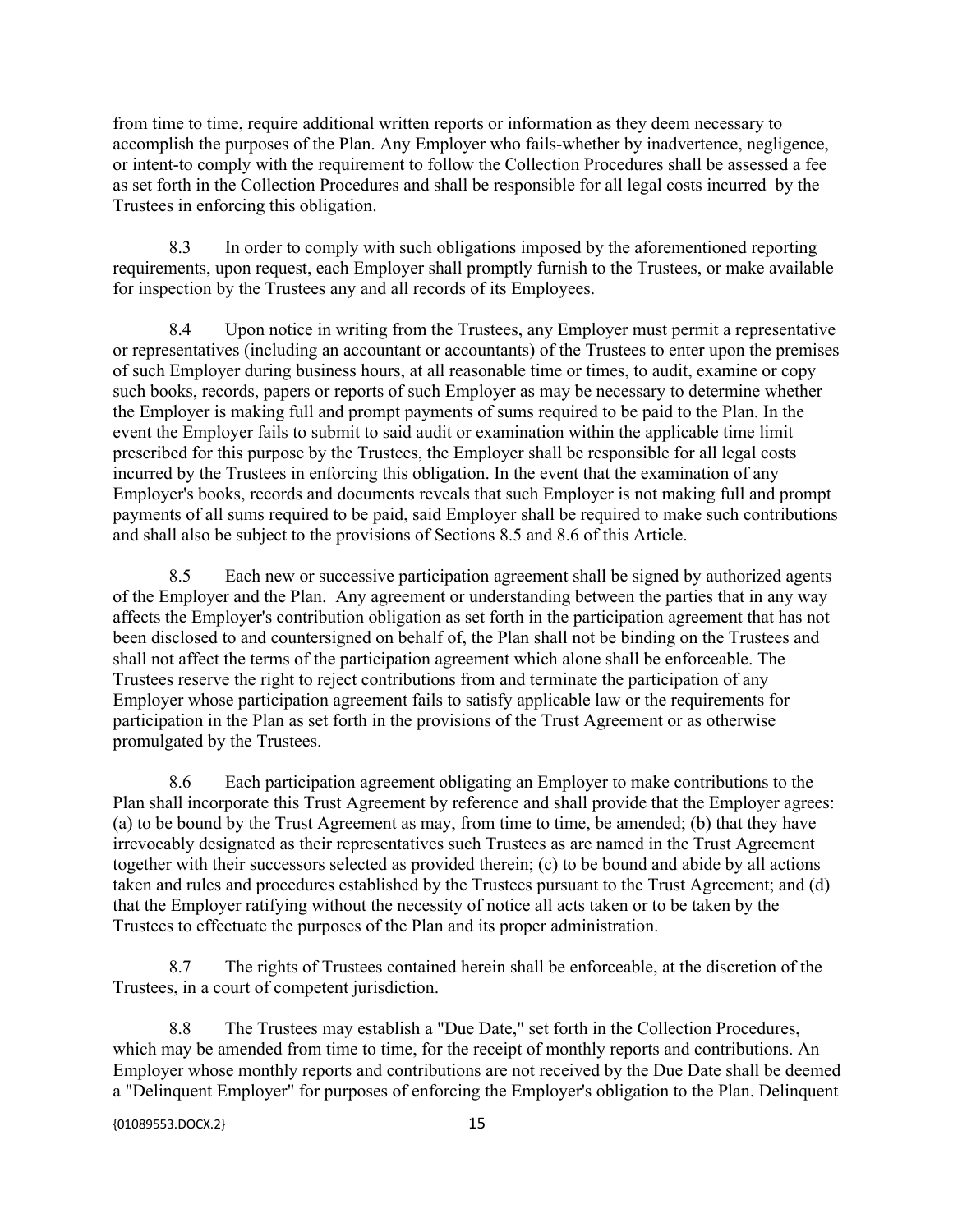Employers shall be liable for the contributions as well as for any and all additional charges set forth in any policy or procedures adopted by the Trustees for the timely reporting and collection of contributions, including late fees for failure to remit reports or contributions by the Due Date; interest on the delinquent contributions; liquidated damages; all reasonable expenses incurred by the Plan in the collection of the same, including reasonable attorney fees and expenses, accountant fees and expenses, audit costs and expenses, necessary travel expenses, and court and arbitration costs. Audit deficiencies shall also be subject to additional charges, including interest and liquidated damages.

8.9 The Trustees are also empowered to establish guidelines and procedures for allocating monies due or received from Employers between and among two or more outstanding delinquencies and/or the various categories of monies owed (i.e., contributions, penalties, interest, liquidated damages, expenses, etc.); however, no such allocation or payment by an Employer shall result in eliminating or prejudicing the Trustees' right to collect liquidated damages or an amount equal to interest assessed on unpaid contributions, as set forth above.

### **ARTICLE 9**

# **PROTECTION OF THE TRUSTEES AND PERSONS DEALING WITH THE TRUSTEES**

9.1 To the extent permitted by ERISA:

(a) Neither the Trustees nor any individual or successor Trustee shall be personally liable or personally answerable for any liabilities or debts of the Plan or its related Plan of Benefits incurred by them as Trustees or by the Plan Administrator or other persons acting on their behalf, or for the nonfulfillment of contracts or obligations of the Plan or its related Plan of Benefits; but, the same shall be paid out of the Plan.

(b) The Trustees shall not be liable for any act or omission, and the Plan shall exonerate, indemnify and hold harmless the Trustees individually and collectively against any and all expenses and liabilities arising from their acts or omissions as Trustees. To that end, the Plan may, in accordance with the reimbursement policy adopted by the Trustees, advance or reimburse the Trustees for costs expended, including legal expenses, in defending any suit or proceeding brought against them; provided, however, that the acts and omissions of the Trustees were not in bad faith and did not constitute willful misconduct.

(c) The Trustees shall not be liable for any act or omission of any agent, employee, Plan Administrator, Investment Manager, accountant, actuary or attorneys selected by them, or for the acts or omissions of any other Trustee or Trustees. To the extent permitted by ERISA and other applicable law, the Trustees shall be fully protected in acting in reliance on information, data, statistics, advice or analysis furnished by any Plan Administrator, accountant, attorney, actuary or other persons performing functions for the Plan or its related Plan of Benefits.

(d) The Trustees and the Plan shall assume no responsibility for the mistakes, inadvertent error, or act or thing done or omitted or for any misstatement or representation made by any agent or employee of any Investment Managers, service contractors or other persons performing services for the Plan.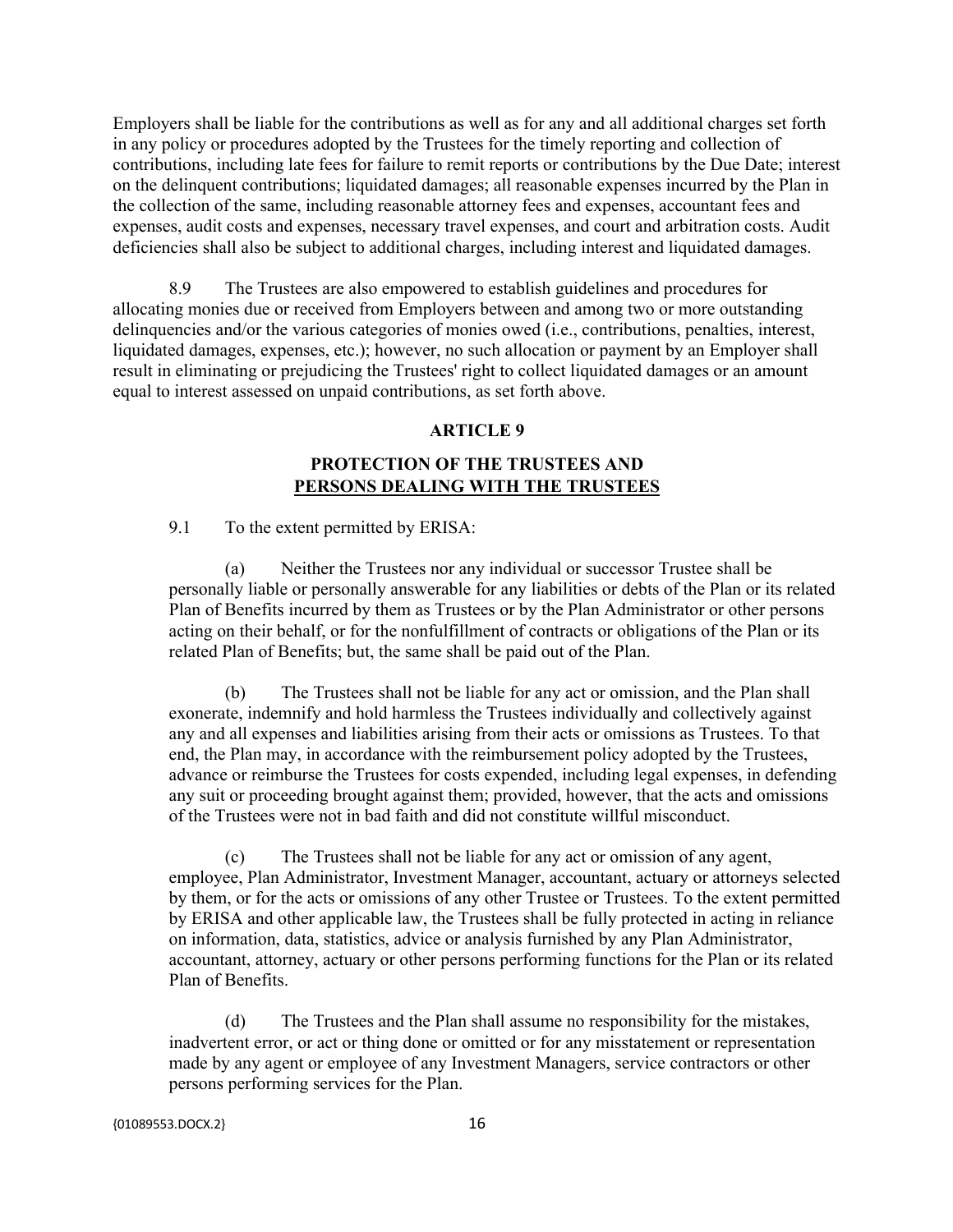9.2 Any action taken by the Trustees pursuant to the provisions of this Trust Agreement may be evidenced by a written instrument signed by the Chairperson and, where authorized by the Trustees, the Plan Administrator or Investment Manager. Any other person, firm or corporation dealing with the Plan shall be fully protected in acting in accordance with any such written instrument.

9.3 Whenever the Trustees shall deem it necessary that a matter be proved prior to taking, approving or omitting any action, such matter shall be deemed to be conclusively proved by an instrument or other writing believed by the Trustees to be genuine, but the Trustees, in their discretion, may, in lieu of such instrument, accept or may require such other or further evidence as they may deem necessary or appropriate.

9.4 The Plan shall purchase insurance, with recourse against the Trustees, in favor of the Plan insuring against any acts or omissions of the Trustees in violation of their fiduciary duties. The individual Trustees may purchase insurance insuring against said recourse other than from Plan assets.

9.5 Actions by Plan Administrator: The Trustees have full power and authority to control and manage the Plan. The Trustees shall be protected to the extent the law permits in acting in accordance with any documents provided to it by the Plan's administrative employees or third party administrator, the Employer or insurance carrier under contract with the Plan.

## **ARTICLE 10**

#### **BOARD OF TRUSTEES AND CONDUCT OF AFFAIRS**

10.1 (a) The business and affairs of this Plan shall be managed and controlled by a Board of Trustees not to exceed eleven (11) Trustees who are representatives of Participating Employers elected by such Employers plus not more than four (4) Trustees elected by Covered Employees under the Plan.

(b) A Trustee designated by the Employers must be an officer, partner, shareholder or manager of an Employer. A Trustee designated by the Covered Employees must be a Covered Employee.

(c) Alternate Covered Employee Trustee. The Covered Employee Trustees shall, as a group, nominate an Alternate Covered Employee Trustee (herein "Alternate Trustee"), and any successor Alternate Trustee(s) in the event of a vacancy, who shall be eligible to hold office (for the same term, including renewal terms) upon approval by the Board Of Trustees, as an elected Covered Employee Trustee, subject to the requirements of this Trust Agreement. An Alternate Trustee shall be an individual who has worked as a freelance or staff employee in a Plan covered job category(ies) for a contributing employer(s) to the Plan and has achieved coverage under the Plan of Benefits. An Alternate Trustee shall, as a condition to taking office, accept in writing the responsibilities of Trusteeship, as required of other Trustees under this Trust Agreement. An Alternate Trustee may attend in person, have voice and vote in place of a Covered Employee Trustee who is unable to attend any regular or special meeting of the Board of Trustees or any committee meeting on which an elected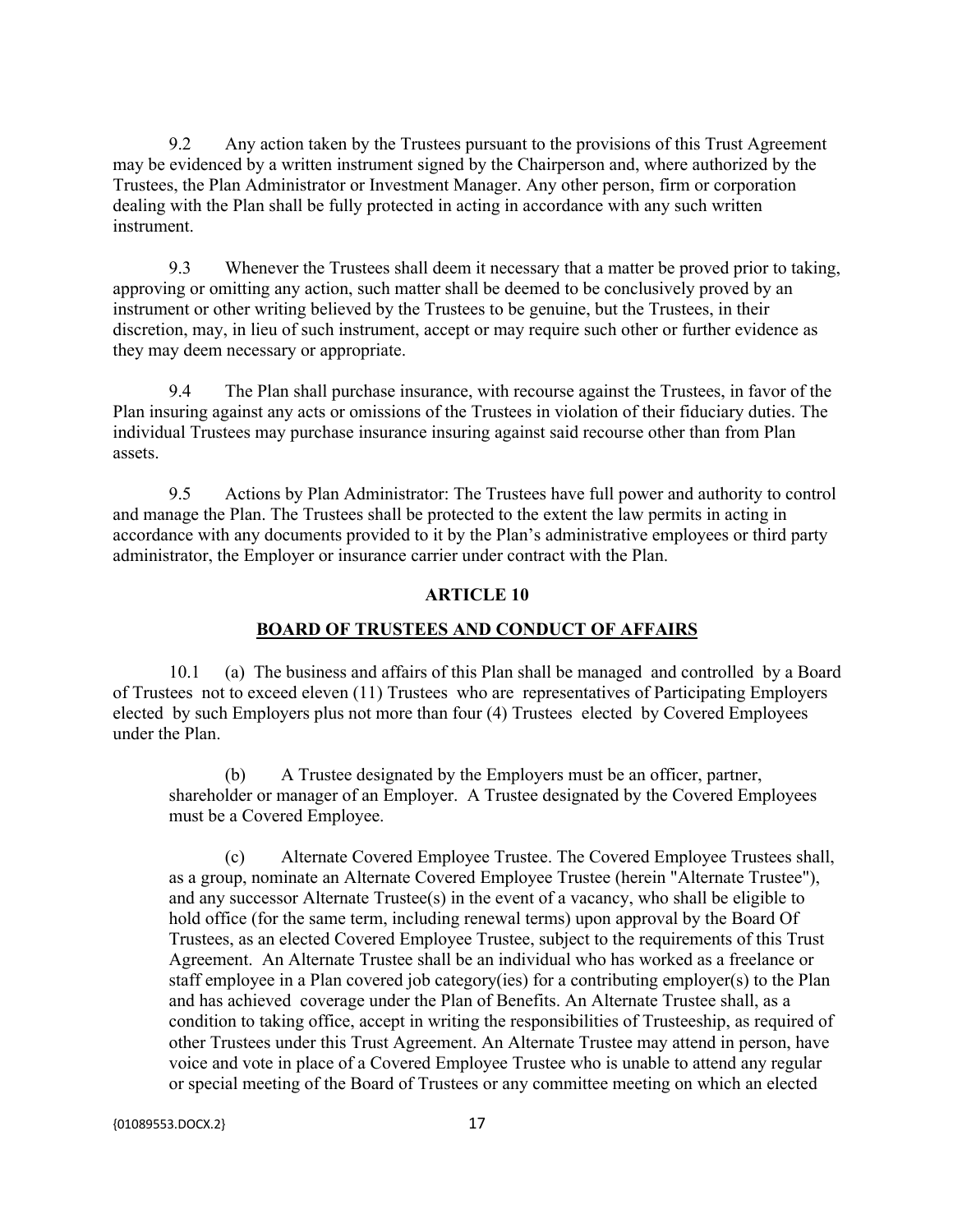Covered Employee Trustee is a member. The Alternate Trustee may attend and have voice but no vote at any meeting where there are four (4) Covered Employee Trustees in attendance. Nothing herein shall be deemed or operate to increase the total number Covered Employee Trustees or the votes which may be cast by Covered Employee Trustees, (i.e. not more than 4 votes cast by not more than 4 attending Covered Employee Trustees at any meeting of the Board of Trustees, as provided in this Trust Agreement). The term of office of an Alternate Trustee shall be four years from date of taking office and may be renewed by designation of the incumbent, elected Covered Employee Trustees, without limit as to renewal terms so long as he/she is a Covered Employee.

10.2 The Trustees, by their execution of this Trust Agreement, accept the Trusteeships hereby created and agree to act as Trustees in conformity with the provisions hereof and the provisions of applicable law. Each successor Trustee prior to taking office shall acknowledge the foregoing in writing. Within the term of office and provided all eligibility requirements of this Trust Agreement are met, each Trustee and his or her successor shall continue to serve until his or her death, incapacity, resignation or removal.

10.3 The Trustees shall elect a Trustee from the Board to serve as Chairperson of the Board of Trustees for a term of five (5) years or until his/her successor is chosen.

10.4 (a) Employer designated Trustees and their successors on the Board of Trustees of the Plan shall be elected to and removed from office by a majority of the votes cast by the Employers.

(b) Covered Employee designated Trustees and their successors on the Board of Trustees shall be elected to and removed from office by a majority of the votes cast by Covered Employees.

(c) Nominations and elections of Trustees under paragraphs (a), (b) and (d) hereof shall be conducted by mail, fax or e-mail. In the event of a vacancy, an eligible candidate for Trusteeship must be sponsored by not less than ten (10) Employers or four (4) Covered Employees, as the case may be.

(d) Mechanism for nomination and elections of Trustees:

(i) When a vacancy in a Trusteeship exists, the Plan Administrator shall notify the group represented by the vacancy within 30 days from its occurrence as determined by the Trustees. The first four individuals whose names are submitted to the Plan Administrator for each vacancy within 30 days from said notice shall be deemed nominated and an election shall be conducted as provided in paragraphs (a), (b) and (c) above within 10 days from the close of nominations. The results of the election shall be certified by the Plan Administrator to the Employers and Covered Employees upon the tally of votes.

(ii) The Trustees may adopt additional or modified rules, regulations and procedures for the conduct of nominations, voting and elections.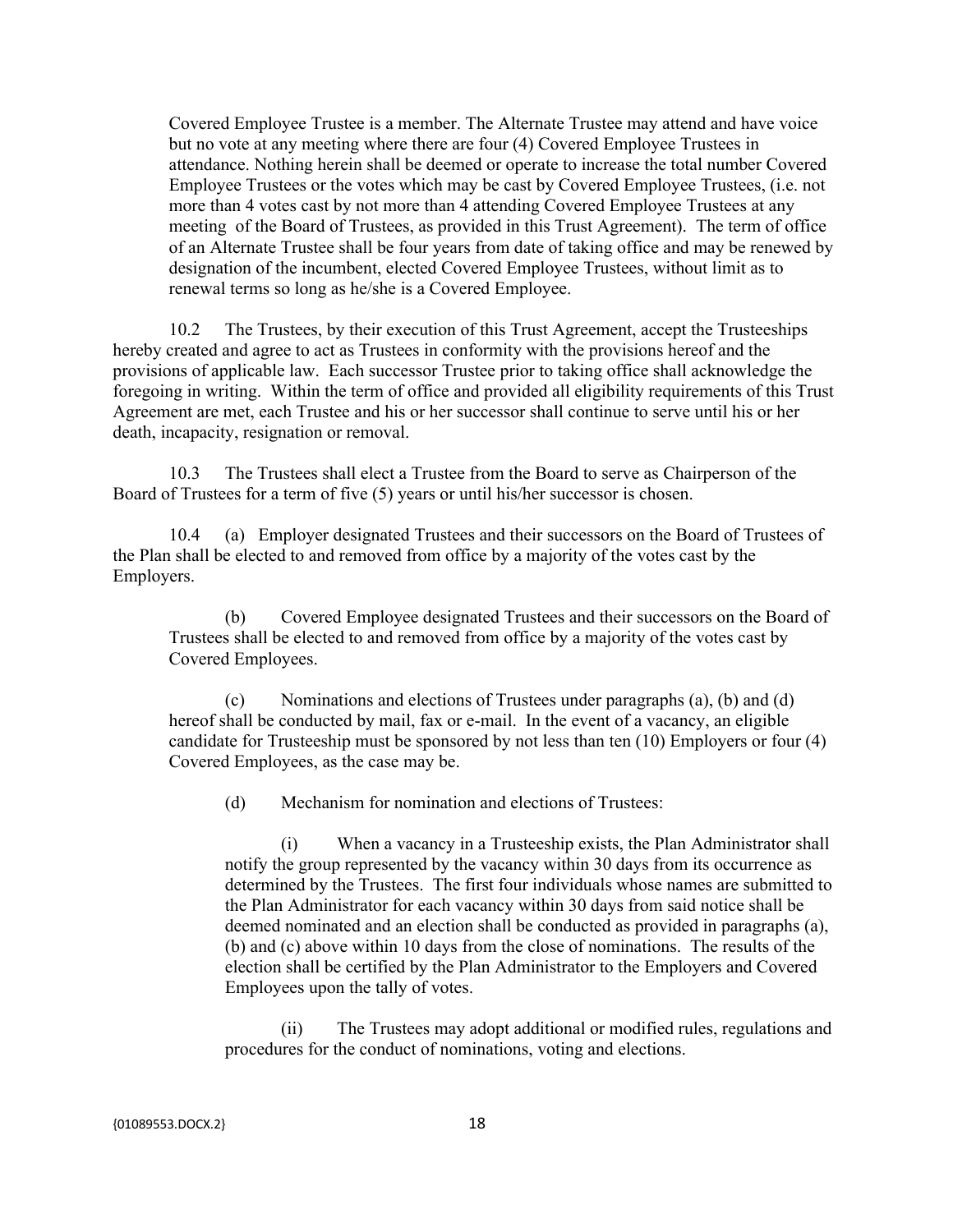(e) The term of office of a Trustee shall be 4 years, expiring on December 31 of the fourth year or until his/her successor is chosen. Trustees may be re-elected to successive 4 year terms without limit. Vacancies which occur between annual meetings may be filled by a special election called by the Board of Trustees as it determines or may be filled the Board of Trustees for the unexpired term of the Trustee who left office after which the Board selected Trustee be subject to election to office for a successive term(s) as provided in this Trust Agreement.

(f) (i) Trustees representing Employers shall be elected to fill vacancies created by term expiration at the annual meeting (or special meeting called by the Trustees) of the representatives of such Employers which shall be held in the City and County of Los Angeles, at a time and place fixed by the Board, during the last half of each Plan year or by other voting procedure, including electronic, magnet mail or other means of voting, established by the Board of Trustees in lieu of voting at an annual or special meeting. In addition, at such annual meeting a report shall be given by a designee of the Board of the activities, programs and finances of the Plan.

(ii) Trustees representing Covered Employees shall be elected to fill vacancies including vacancies created by term expiration at the annual (or special meeting called by the Trustees) meeting of the Covered Employees which shall be held in the City and County of Los Angeles, at a time and place fixed by the Board during the last half of each Plan year or by other voting procedure, including electronic, magnet mail or other means of voting established by the Board of Trustees in lieu of voting at an annual or special meeting. In addition, at such annual meeting a report shall be given by a designee of the Board of the activities, programs and finances of the Plan.

(g) (i) At annual meetings, amendments to the Trust Agreement may be proposed in the same manner as nominations through written petition for office of Trustee, as set forth in paragraph  $(g)(ii)$  and all amendments to the Trust Agreement adopted by the Board of Trustees in the preceding year shall be reported or available for inspection.

(ii) **Additional Mechanism for Proposing Amendments**. Subject to the provisions of Article 13, amendments to the Trust Agreement may be proposed for approval and ratification by the Board of Trustees by the Covered Employees or the Employers by means of petition under Paragraph (i)(ii) at the annual meetings by their representatives as follows:

> (A) If proposed by Covered Employees, by majority vote in person or proxy and thereafter subject to adoption by the majority vote of the Board of Trustees, in its sole judgment at a regular or special meeting called for such purpose.

> (B) If proposed by Employers (including amendments under  $(ii)(A)$ , by majority vote in person or by proxy at their annual meeting and thereafter subject to adoption by the majority vote of the Board of Trustees in its sole judgment at a regular or special meeting called for such purpose.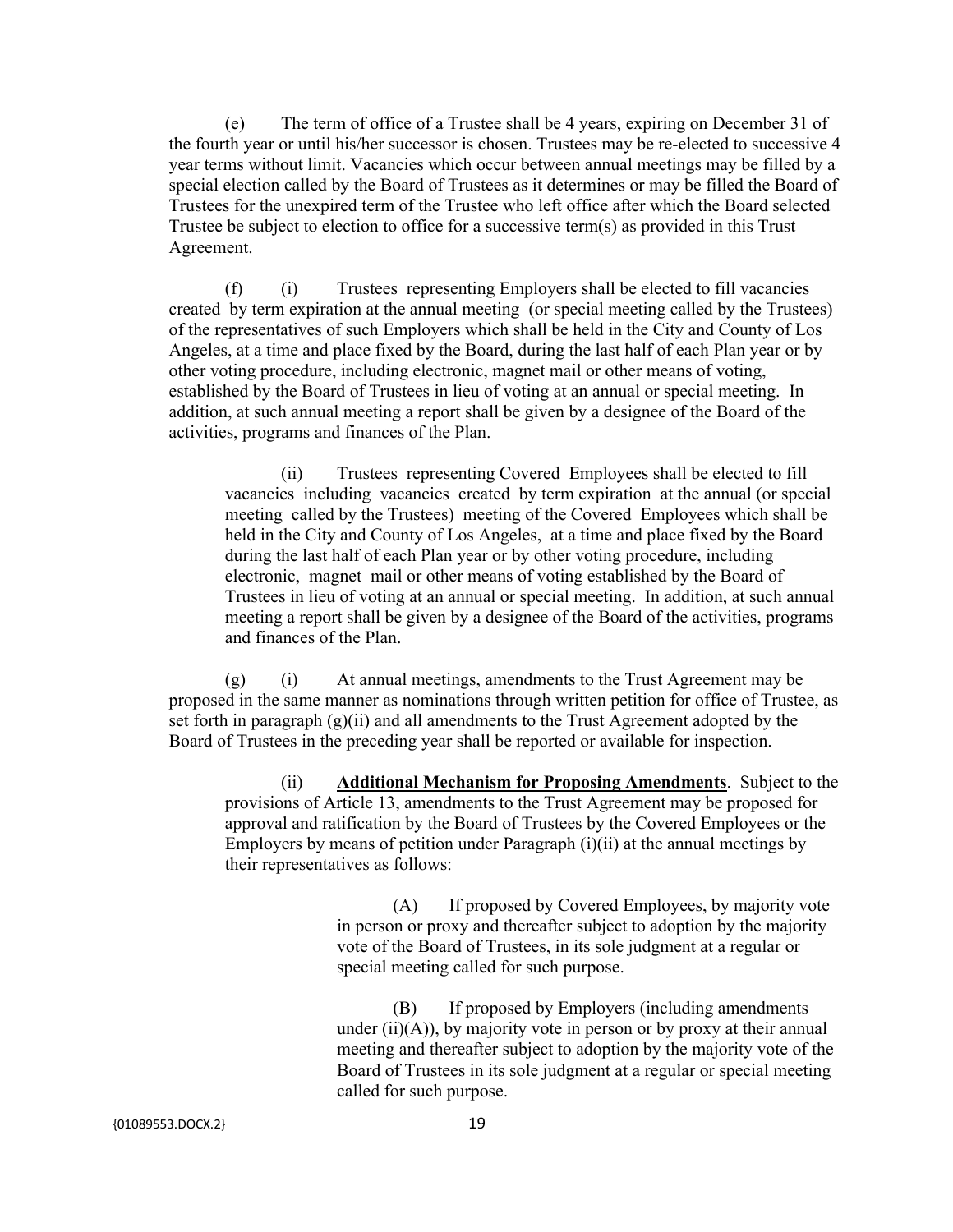(iii) Except as set forth in this Paragraph (g) voting at the annual meetings (or special meeting called by the Trustees) of the Employer representatives and the Covered Employees shall be by majority vote of those present or by proxies. The Board, by Rule duly adopted, shall prescribe the form and procedure of proxy voting.

(h) Five percent  $(5\%)$  of the representatives of Employers and Five percent  $(5\%)$ of the Covered Employees shall constitute a quorum for purposes of the annual meetings and special meetings to fill vacancies. Notice of the annual (or special meeting called by the Trustees) meetings shall be given in writing via regular mail, electronically via Plan website posting, or email or a combination thereof at the direction of the Board of Trustees. At the direction of the Board of Trustees participation at an annual or special meeting may be by written or electronic proxy and secure electronic or email voting mechanism in lieu of physical presence at the meeting.

(i) Persons eligible to serve as Trustees under the terms of this Trust Agreement shall be presented at the annual meeting as nominees who have been selected by a nominating committee appointed by the Chairperson of the Board and which shall consist of at least three Employer Trustees and one Covered Employee Trustee all of whose terms are not scheduled to end before the end of the Plan year in which the annual or special meeting is held. The nominating committee shall designate the nominees for both Employer and Covered Employee Trustees.

(ii) In addition, at each annual meeting, nominees to fill vacancies created by term expiration may be presented by petition of the representatives of the Employers or the Covered Employees as the case may be. Such petition shall be filled with signed to the Board at least 60 days prior to the annual meeting an shall be supported by not less than 1 0% of the Employers with respect to an Employer Trustee or not less than 10% of Covered Employees with respect to a Covered Employee Trustee. If the petition is timely received by the Board as required, the names of the nominees contained therein shall be included with the notices of the meeting to the Employers and Covered Employees.

10.5 A Trustee may be removed as a Trustee by reason of his or her physical or mental incapacity if such incapacity shall be certified to the Trustees, in writing by a majority of a panel of three (3) physicians designated by the Chairman to conduct an examination of the Trustee in question.

10.6 A Trustee may resign by a written instrument delivered to the Chairperson, said resignation to become effective as of the date of the next meeting of the Trustees. A Trustee shall be deemed to have resigned effective immediately and a vacancy shall be deemed to exist in such Trusteeship if the Trustee is absent for four (4) consecutive in person meetings of the Board of Trustees, convened upon notice given to the Board, March 14, 2018.

10.7 Successor Trustees to a deceased, incapacitated, resigned or removed Employer Trustee and successor Trustees to a deceased, incapacitated, resigned or removed Participant Trustee shall be selected in accordance with the procedures of Section 10.4.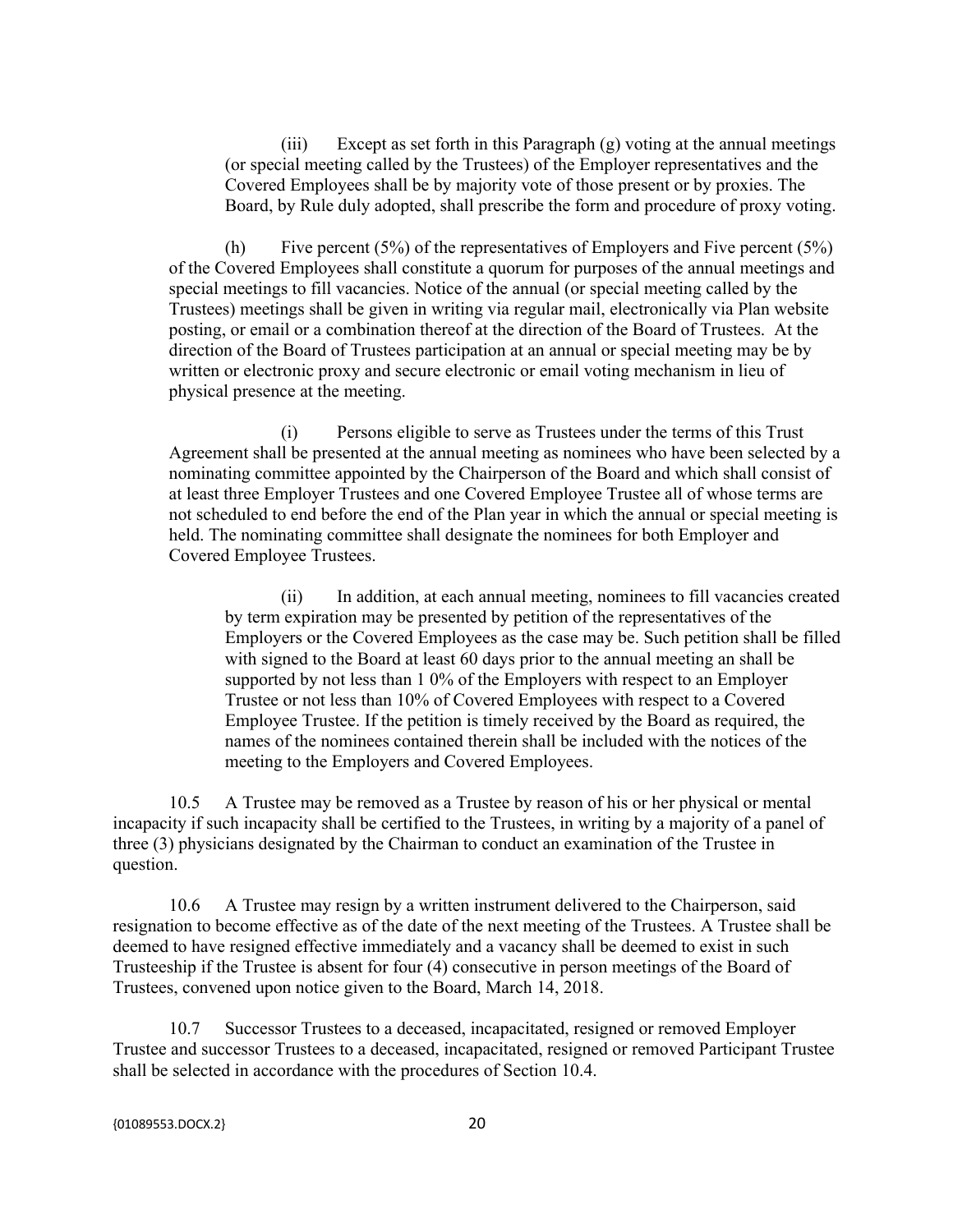10.8 A successor Trustee shall have the same rights, powers, titles, duties, discretion, privileges and immunities as the original Trustees hereunder. To the extent permitted by ERISA, no successor Trustee shall be liable for any breach of trust or default which occurred prior to his or her becoming a Trustee.

10.9 The Trustees may adopt by-laws, rules, regulations and procedures, not inconsistent with this Trust Agreement, as the Trustees deem necessary or desirable for the proper administration of the Plan.

10.10 The Chairman of the Board of Trustees is authorized to execute specific Powers of Attorney, upon the advice of Plan legal counsel that such Power of Attorney is necessary and appropriate.

10.11 Except as otherwise provided herein, the Trustees may execute all instruments in the name of the Plan, which instruments shall be signed by the Chairperson of the Board of Trustees. Any writing signed by the Chairperson pursuant to resolution of the Board of Trustees shall be legally binding upon the entire Board of Trustees.

10.12 Settlement Agreements and Releases of Liability prepared in connection with the resolution of litigation, arbitration or other claims or demands may be executed by Plan legal counsel on behalf of the Trustees after the Trustees have duly considered and have voted to adopt the settlement proposal resolving such litigation.

## **ARTICLE 11**

#### **MEETINGS AND VOTE OF THE TRUSTEES**

11.1 Meetings of the Trustees shall be held at such time and in such place as shall be determined by the Chairperson, but not less frequently than quarterly. Not less than ten (10) days' prior written notice of each meeting shall be given to each Trustee; provided, however, that a meeting of the Trustees may be held without such prior written notice at the direction of the Chairman. A special meeting of the Trustees may be called upon written demand of not less than five (5) Trustees served upon the Chairperson and within five (5) days following service of such a demand, notice of a meeting of the Trustees shall be served in the manner prescribed herein. The Trustees shall keep, or cause to be kept, minutes of all Trustees meetings, but such minutes need not be verbatim.

11.2 Quorum. A quorum for the transaction of business at any meeting or in lieu of a meeting under Section 11.4 of the Trustees shall be seven (7) Trustees of whom not less than five (5) shall be Employer designated Trustees.

11.3 All action taken or authorized by the full Board of Trustees or its Committees and Subcommittees shall require the affirmative vote of majority of the Trustees present voting at a meeting where a quorum exists.

11.4 Action may be taken or authorized by the Trustees without a meeting if such action shall be evidenced in writing (mail ballot, PDF, e-mail, facsimile) and signed by a majority of the voting Trustees.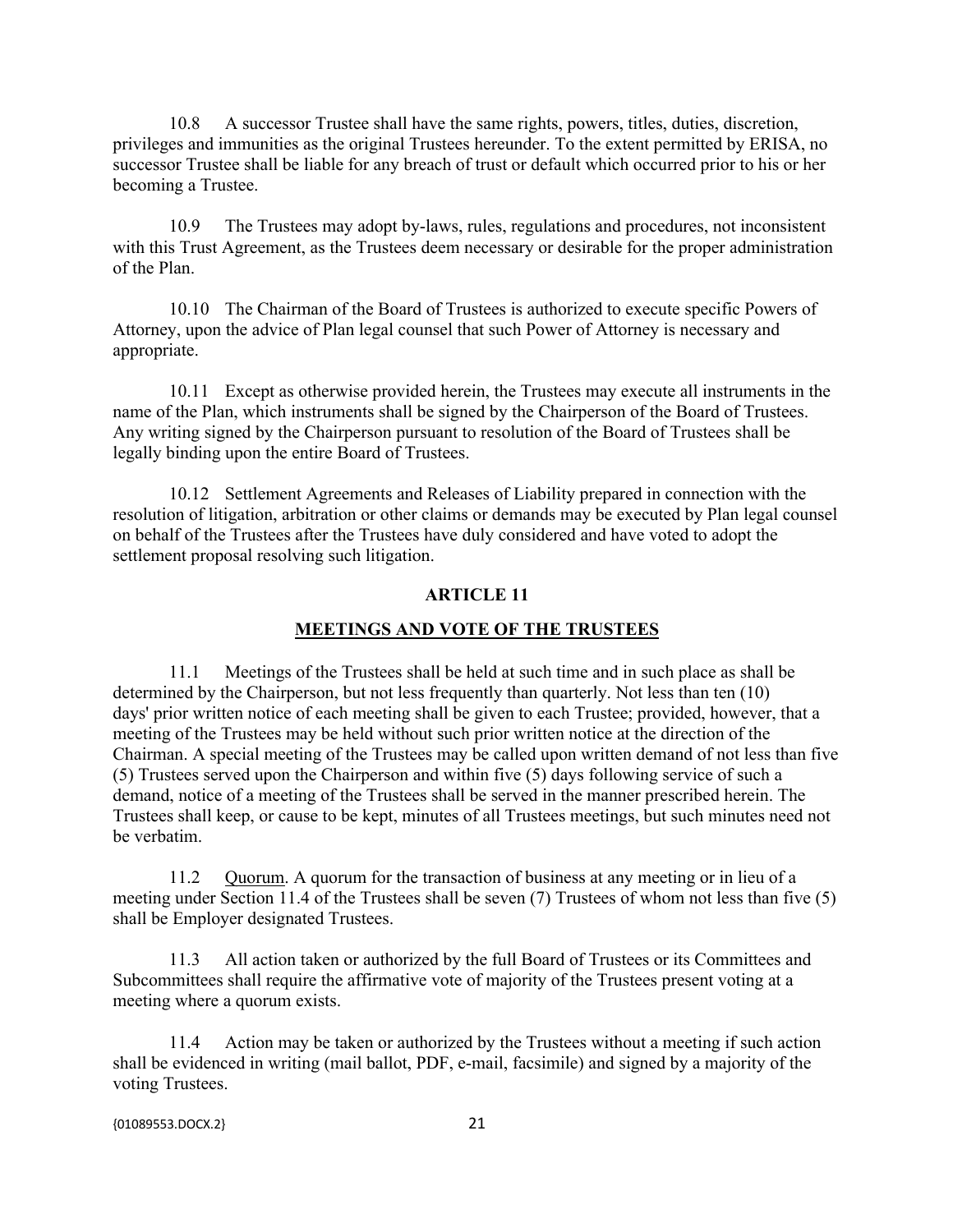11.5 The Trustees shall have power to construe and interpret this Trust Agreement, the Plan of Benefits and Plan Documents which has been adopted and administered hereunder, and any construction or interpretation which is neither arbitrary nor capricious adopted by the Trustees in good faith shall be binding upon the Employers, Covered Employees, Participants and/or Beneficiaries and all other interested persons.

11.6 In the event of a deadlock among the Trustees on any issue, the matter shall be submitted to arbitration before an Arbitrator selected in accordance with the voluntary labor arbitration procedures of The American Arbitration Association and the hearing thereon shall be held in New York City, New York.

## **ARTICLE 12**

#### **NON-ALIENATION**

12.1 No monies, property, or equity, of any nature whatsoever, of the Plan or insurance policies thereunder, or benefits or monies payable therefrom, shall be subject in any manner to anticipation, alienation, sale, transfer, assignment, pledge, encumbrance, garnishment, mortgage, lien, or charge by a Participant or Beneficiary. Any attempt to cause the same to be subject thereto shall be null and void. Notwithstanding the above, the Trustees may comply with any assignment of benefit payments to a service provider to the extent that such payments are consistent with the claim payment provisions of the Plan of Benefits.

12.2 No portion of the Plan shall ever revert to or inure to the benefit of any Employer, the AICP or be used for or diverted to purposes other than for the exclusive benefit of Participants and their Beneficiaries, except as permitted by ERISA.

#### **ARTICLE 13**

#### **AMENDMENT**

13.1 This Trust Agreement may be amended from time to time by affirmative vote of a majority of the voting Trustees. All amendments to this Trust Agreement which are so approved may be executed by the Chairperson on behalf of the entire Board of Trustees.

13.2 Notwithstanding anything contained in Section 13.1 hereof, no amendment of this Trust Agreement shall cause any part of the Plan to be used for, or diverted to, purposes other than for the exclusive purpose of providing benefits to eligible Participants and their Beneficiaries and defraying the reasonable costs of administering the Plan and its related Plan of Benefits.

13.3 See also Article 10 Section  $(g)(ii)$  regarding proposals to amend this Trust Agreement, subject to the provisions of Section 13.1 and 13.2 above.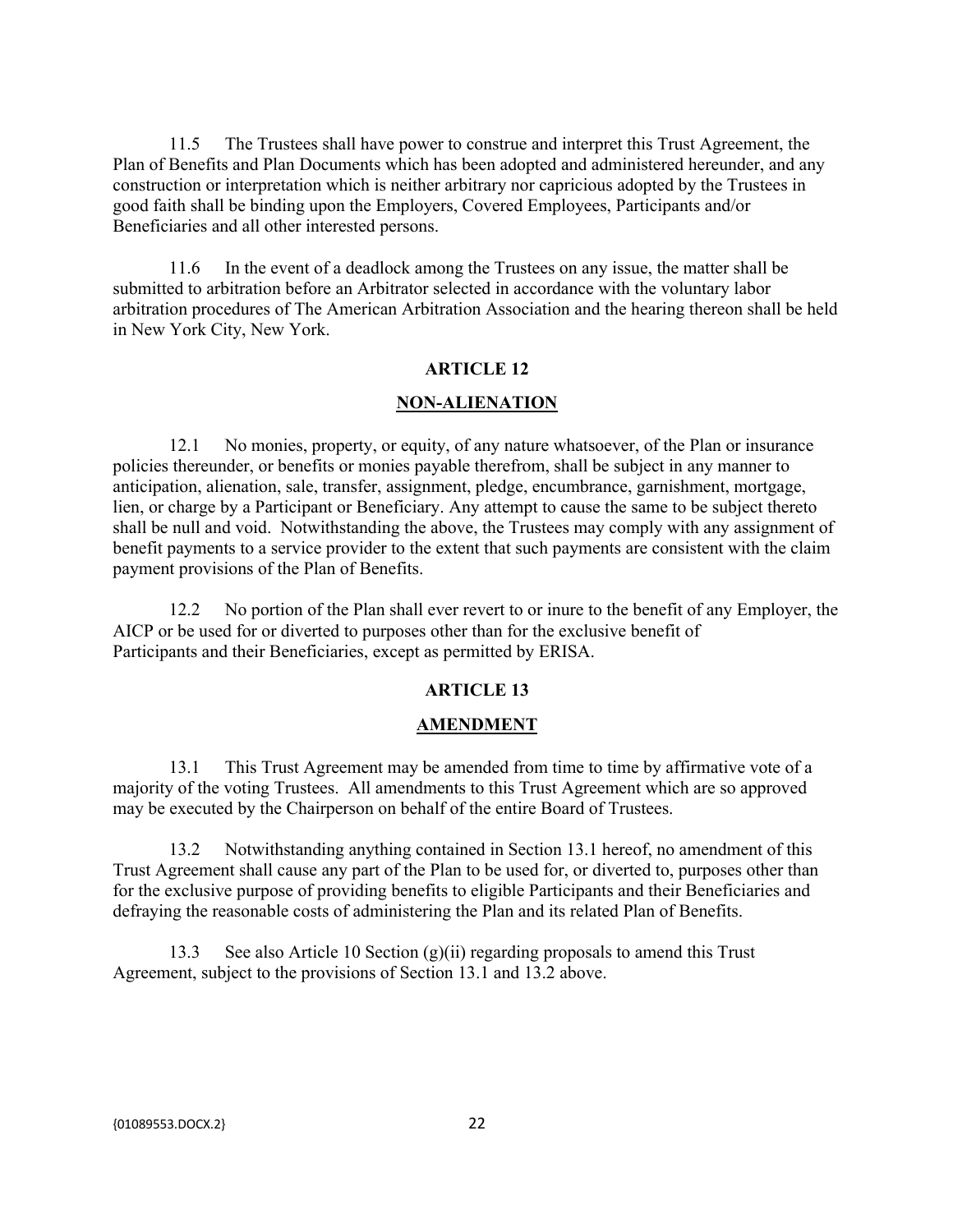## **ARTICLE 14**

### **TERMINATION**

14.1 This Trustee Agreement shall cease and terminate by the affirmative vote of not less than two-thirds (2/3) of the Employer designated Trustees or if required by applicable law.

14.2 In the event of termination, the Trustees shall:

(a) make provision out of the Plan for the payment of expenses incurred up to the date of termination and the expenses incidental to termination;

(b) arrange for a final audit and report of their transactions and accounts, for the purpose of termination of their Trusteeship;

(c) apply the Plan to pay any and all of its obligations and distribute and take such other action with respect to the remaining assets of the Plan as will, in their opinion, best effectuate the purposes of the Plan and the requirements of applicable law.

(d) give any notices and prepare and file any reports required by law.

## **ARTICLE 15**

#### **MISCELLANEOUS**

15.1 Nothing contained in the Plan or its related Plan of Benefits adopted and administered hereunder, either expressly or by implication, shall be deemed to impose any powers, duties, or responsibilities on the Trustees other than those set forth in this Trust Agreement.

15.2 In the event that any provision of this Trust Agreement shall be declared illegal or invalid for any reason, such illegality or invalidity shall not affect the remaining provisions hereof, which shall be considered fully severable, and this Trust Agreement shall be construed and enforced as if said illegal or invalid provision had never been inserted herein.

15.3 This Trust Agreement shall be construed and enforced according to the laws of the State of California, and all provisions hereof shall be administered according to the laws of that State, as a trust established and domiciled in, and under the laws of, that State, insofar as such laws are not inconsistent with or preempted by ERISA, or other applicable federal law. All actions to enforce the terms of this Trust Agreement, including, but not limited to, actions to collect delinquent contributions or to compel an audit, shall be governed by the statute of limitations applicable to actions on written contracts in the State of California.

15.4 Under this Trust Agreement, where the context requires, words in the masculine gender shall include the feminine and non-binary genders; and the plural shall include the singular and the singular shall include the plural.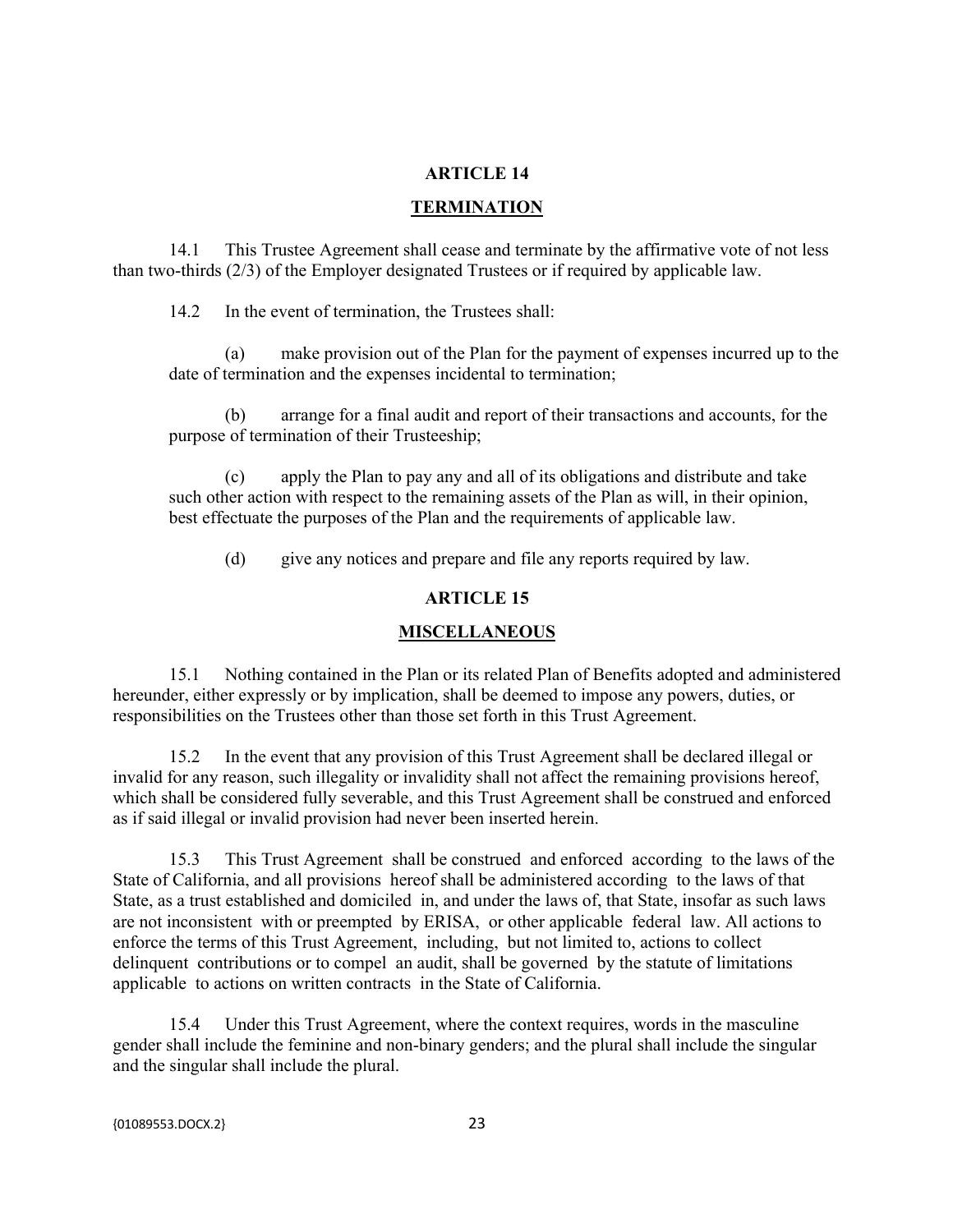15.5 Allocation of Responsibility Among Fiduciaries: The Employer, the Trustees, and the Plan Administrator will each have only those powers, duties, responsibilities and obligations as are specifically allocated to each of them under the Plan and the Trust Agreement.

15.6 Benefits Not Guaranteed: The Employers, the Trustee and the Plan Administrator do not guarantee the payment of benefits under the Plan or this Trust. Each participant, beneficiary or other person will look solely to the insurance carriers under contract with the Plan to provide the Plan of Benefits for any benefits due under the Plan, and such benefits will be paid only to the extent that there is insurance therefor.

15.7 Rights Are Not Created Other Than Plan Specifies: Nothing appearing in or done pursuant to the Plan or Trust Agreement will be held or construed: (a) to give any person any legal or equitable right or interest in the Plan or any part thereof or distribution therefrom nor against the Employer, the Trustees, or the Plan Administrator, except as expressly provided herein; (b) to create a contract of employment with any employee, or to give any employee the right to continue as an employee, nor to affect or modify his terms of employment in any way; (c) to interfere with the right of the Employer to terminate the service of an employee without regard to the effect of such termination upon his rights or benefits under the Plan.

15.8 Payments to Minors and Incompetents: If the Plan Administrator deems any person incapable of receiving benefit payments by reason of minority, illness, infirmity or other incapacity, it may direct payment directly for the benefit of such person, or to any person selected by the Plan Administrator to disburse it. Such payment, to the extent thereof, will discharge all liability for such payment under the Plan.

15.9 Return of Contribution Made in Error or Not Deductible: If any contribution is made in error of fact, or if the income tax deduction of any Employer contribution is disallowed, the then value of such contribution may be returned to the Employer or employee within the sole discretion of the Trustees and to the extent permitted and if within the time allowed by applicable law.

15.10 Trust Agreement Part of Plan: The Trust Agreement will be a part of the Plan, and any right or benefit of any person hereunder will be subject to all the terms and conditions of the Trust Agreement.

15.11 Text Controls: Headings and titles are for convenience only, and the text will control in all matters.

15.12 This Trust Agreement may be executed in one or more counterparts, which shall, in the aggregate, be deemed a complete original document.

#### **ARTICLE 16**

### **HIPPA**

## **Section 16.1. HIPAA Privacy Provisions.**

(a) The provisions of this Section 16.1 shall apply only to those portions of the Plan which are considered a group health plan under the Standards for Privacy of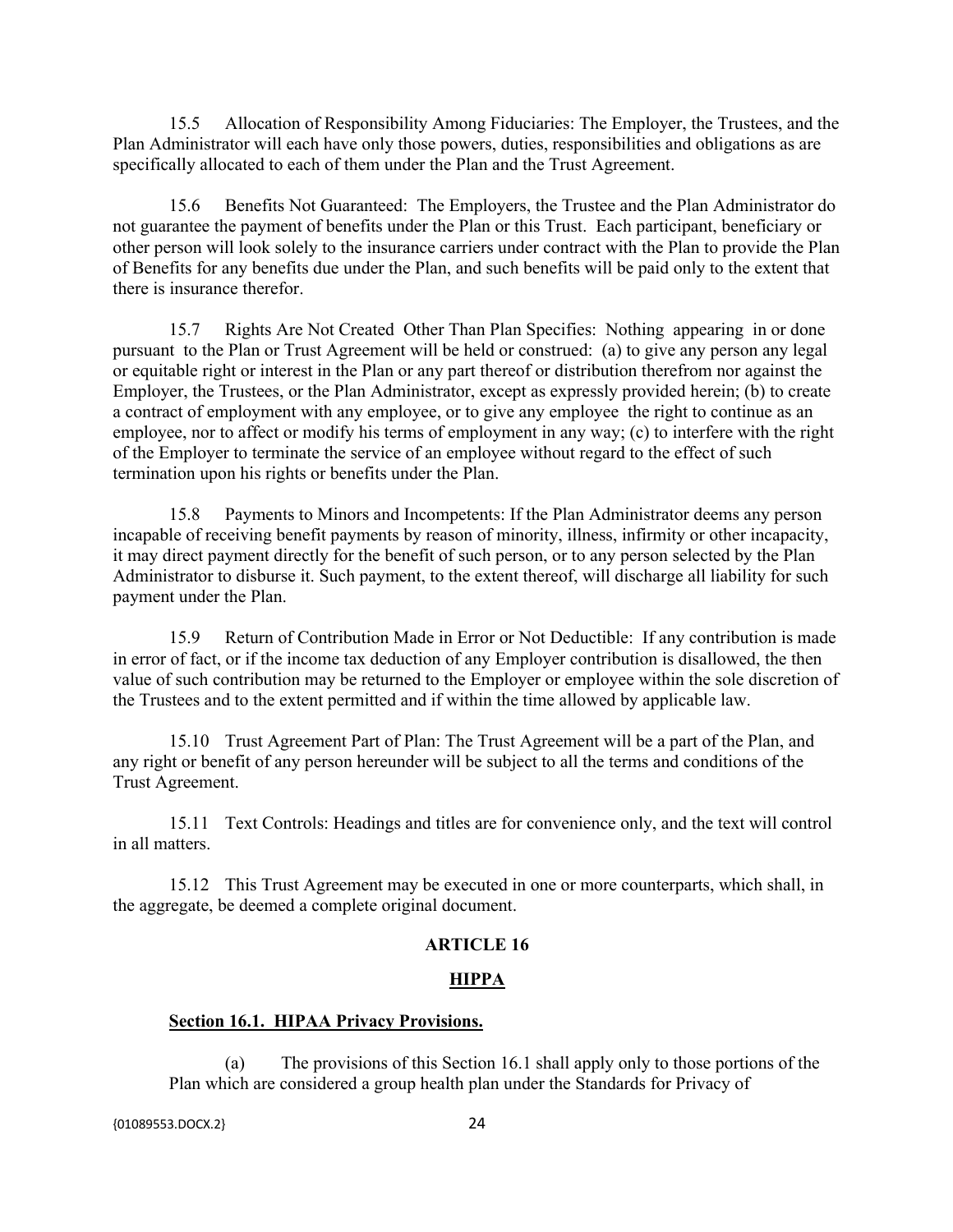Individually Identifiable Health Information (the "Privacy Rule") under the Health Insurance Portability and Accountability Act of 1996. Under the Privacy Rule only the following health care components are subject to the Privacy Rule: medical plan benefits. This Article only addresses the extent to which the Plan may disclose Protected Health Information ("PHI") to the Board of Trustees (the "Plan Sponsor").

(b) The Plan shall not disclose PHI to the Plan Sponsor, nor provide for or permit the disclosure of PHI to the Plan Sponsor by a health insurance issuer or HMO with respect to the Plan, except in accordance with this Section or as otherwise permitted by law.

Summary Health Information. The Plan, or a health insurance issuer or HMO with respect to the Plan, may disclose summary health information to the Plan Sponsor, if the Plan Sponsor requests the summary health information for the purpose of:

> (i) Obtaining premium bids from health plans for providing health insurance coverage under the Plan; or

> > (ii) Modifying, amending, or terminating the Plan.

Enrollment Information. The Plan, or a health insurance issuer or HMO with respect to the Plan, may disclose to the Plan Sponsor information on whether an individual is enrolled in or has disenrolled in the Plan.

Plan Administration Functions. The Plan, or a health insurance issuer or HMO with respect to the Plan, may disclose PHI to the Plan Sponsor to permit the Plan Sponsor to carry out plan administration functions for the Plan, subject to the provisions of this Section.

(c) The Plan, or a health insurance issuer or HMO with respect to the Plan, will disclose PHI to the Plan Sponsor only upon receipt of a certification by the Plan Sponsor that Plan documents have been amended to incorporate the provisions of this Section and the Plan Sponsor agrees to abide by this Section.

(d) The Plan Sponsor agrees, with respect to PHI disclosed to the Plan Sponsor by the Plan, that the Plan Sponsor shall, other than as permitted or required by applicable law:

Not use or further disclose the PHI other than as permitted or required by the Plan documents, as amended, or as required by law;

Ensure that any agents, including a subcontractor, to whom it provides PHI, agree to the same restrictions and conditions that apply to the Plan Sponsor with respect to such information;

Not use or disclose the PHI for employment-related actions and decisions or in connection with any other benefit or employee benefit plan of the Plan Sponsor; provided, however, that PHI does not include employment records held by the Plan in its role as employer;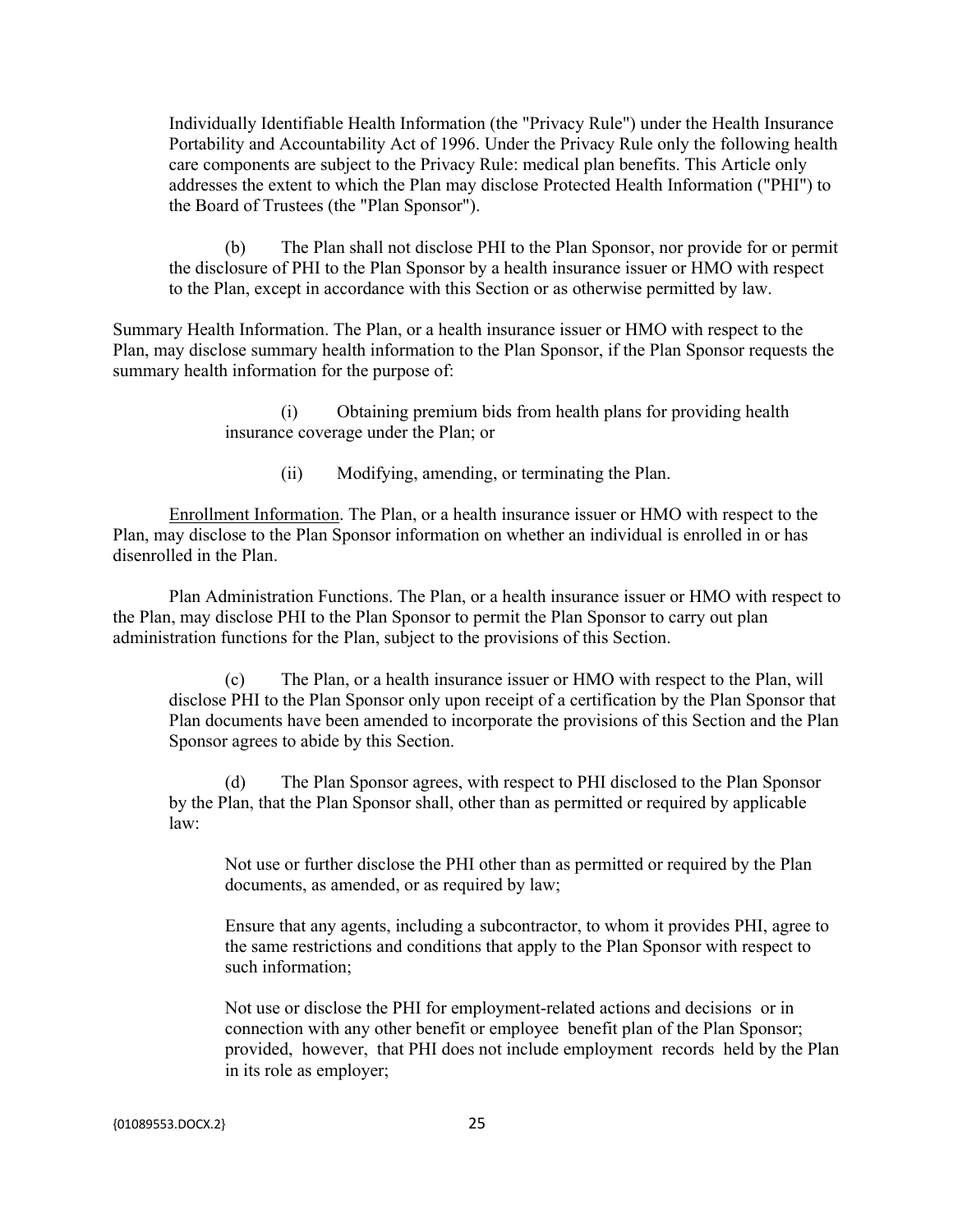Report to the Plan any use or disclosure of the PHI that is inconsistent with the uses or disclosures permitted under this Section;

To the extent, if any, the Plan Sponsor maintains PHI, make available to an individual PHI about that individual, to the extent required by the Privacy Rule;

To the extent, if any, the Plan Sponsor maintains PHI, make available to an individual PHI about that individual for amendment and incorporation of any amendments to the PHI, to the extent required by the Privacy Rule;

Track disclosures it makes of PHI and make available to an individual an accounting of such disclosures during the six years prior to the date on which the accounting is requested, to the extent required by the Privacy Rule;

Make its internal practices, books, and records relating to the use and disclosure of PHI available to the Secretary for purposes of determining compliance by the Plan with this Article;

If feasible, return or destroy all PHI received from the Plan that the Plan Sponsor maintains in any form and retain no copies of such information when no longer needed for the purpose for which disclosure was made, except that, if such return or destruction is not feasible, the Plan Sponsor shall limit further uses and disclosures to those purposes that make the return or destruction of the information infeasible; and

Ensure that adequate separation between the Plan and the Plan Sponsor is established in accordance with the following rules:

The Trustees shall be given access to the PHI as necessary to perform Plan administrative functions.

Any incidents of noncompliance by a Trustee with the provisions of this Section shall subject such individual to disciplinary action and sanctions, including the possibility of removal from the Board. The Plan Sponsor will report such noncompliance to the Plan and will cooperate with the Plan to correct the noncompliance, impose an appropriate disciplinary action or sanctions, and mitigate the effect of the noncompliance.

(e) Terms used in this Section and not otherwise defined shall have the meaning provided in the Privacy Rule.

#### **ARTICLE 17**

#### **IRC SECTION 419**

17. 1 The Plan shall maintain records sufficient for the Internal Revenue Service or any participating employer to readily verify that the Plan satisfies 419(1) of the Internal Revenue Code and regulatory requirements under that section. The IRS and any participating employer may, upon written request to the Plan Administrator, inspect and copy all such records.

{01089553.DOCX.2} 26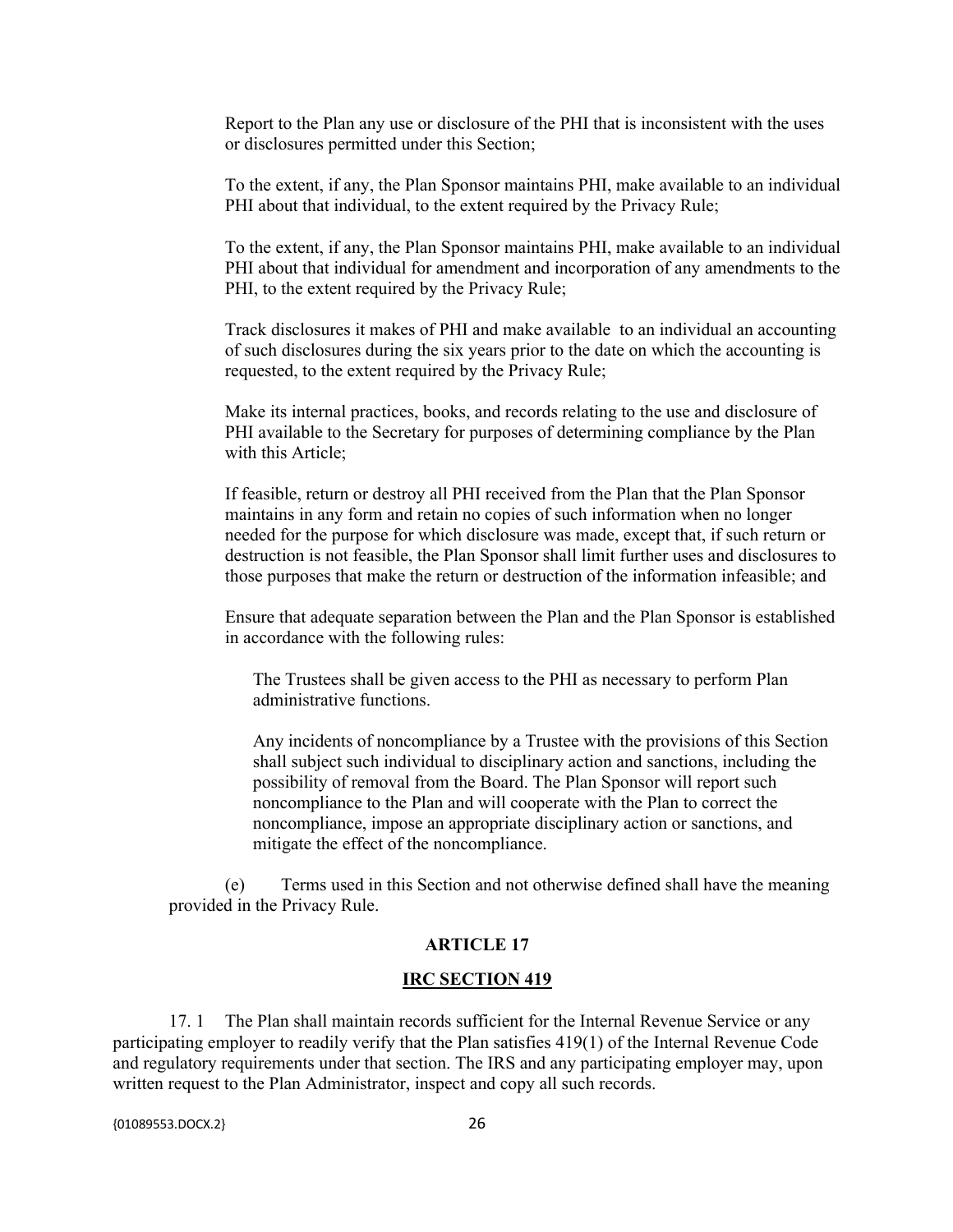## **ARTICLE 18**

## **ADDITIONAL PARTIES**

18.1 Any Employer eligible for participation (as defined herein) in this Trust who was not an original party to the Trust and Plan may adopt and become a party to the Trust and Plan by executing and delivering to the Trustees, a participation agreement or other sufficient written instrument in form approved by the Trustees, wherein it agrees to become a party thereto, and upon acceptance thereby by the Trustees. Such agreement or instrument may, by reference or otherwise, include the terms of contribution to and participation in the Trust and Plan.

THIS AMENDED AND RESTATED TRUST AGREEMENT IS HEREBY ADOPTED AND APPROVED, INCLUDING ALL PRIOR AMENDMENTS HERETO, TO BE EFFECTIVE THE 1st DAY OF JANUARY, 2022 BY THE UNDERSIGNED TRUSTEES:

# EMPLOYER APPOINTED **TRUSTEES**

## COVERED EMPLOYEE APPOINTED **TRUSTEES**

 $\sqrt{s}$ / Mark Androw  $\sqrt{s}$ / David Bernstein  $\sqrt{s}$ / Sally Antonacchio  $/s/$  Jason Groves  $\frac{|s|}{|s|}$  Richard Carter  $\mathcal{S}/\underline{\mathcal{S}}$  Rachel Perkins – Alternate Trustee  $\sqrt{s}$ / Sue Ellen Clair  $\sqrt{s}$ / Norman Reiss  $\sqrt{s}$ / Kerstin Emhoff  $\sqrt{s}}/$  Alanna Dillon  $\sqrt{s}$ / Robert Fernandez  $\sqrt{s}$ / Daniel Rosenthal  $\sqrt{s}$ / Cathy Shannon  $\sqrt{s}$ / Carl Sturges  $\sqrt{s}$ /

Andrew Colon